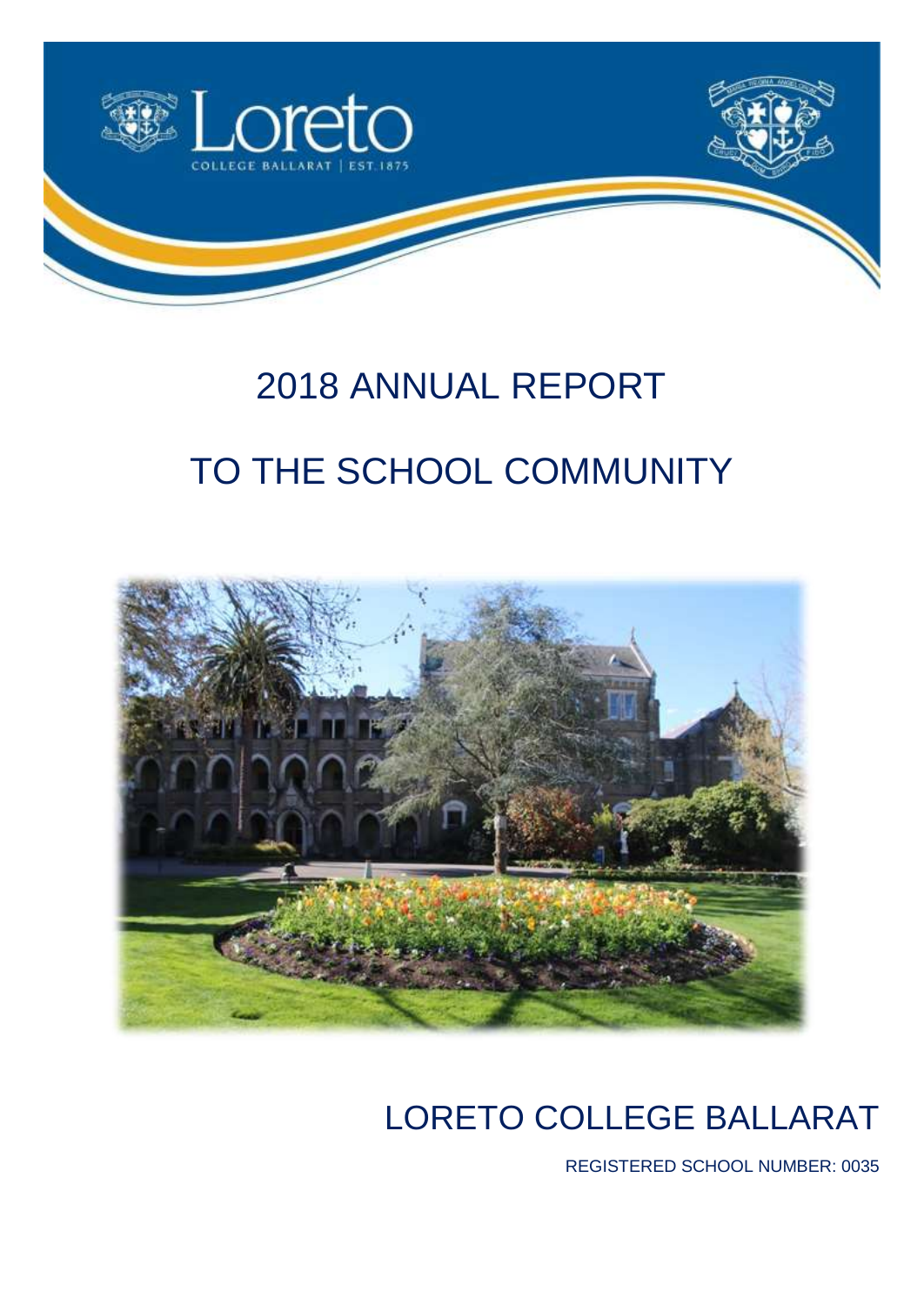### **Contents**

### **Page**

| 1                |
|------------------|
| 1                |
| $\overline{2}$   |
| $\boldsymbol{4}$ |
| $\overline{7}$   |
| 9                |
| 10               |
| 11               |
| 12               |
| 13               |
| 17               |
| 23               |
| 24               |
| 26               |
| 36               |



(The reports of many staff have contributed to the formulation of this report.)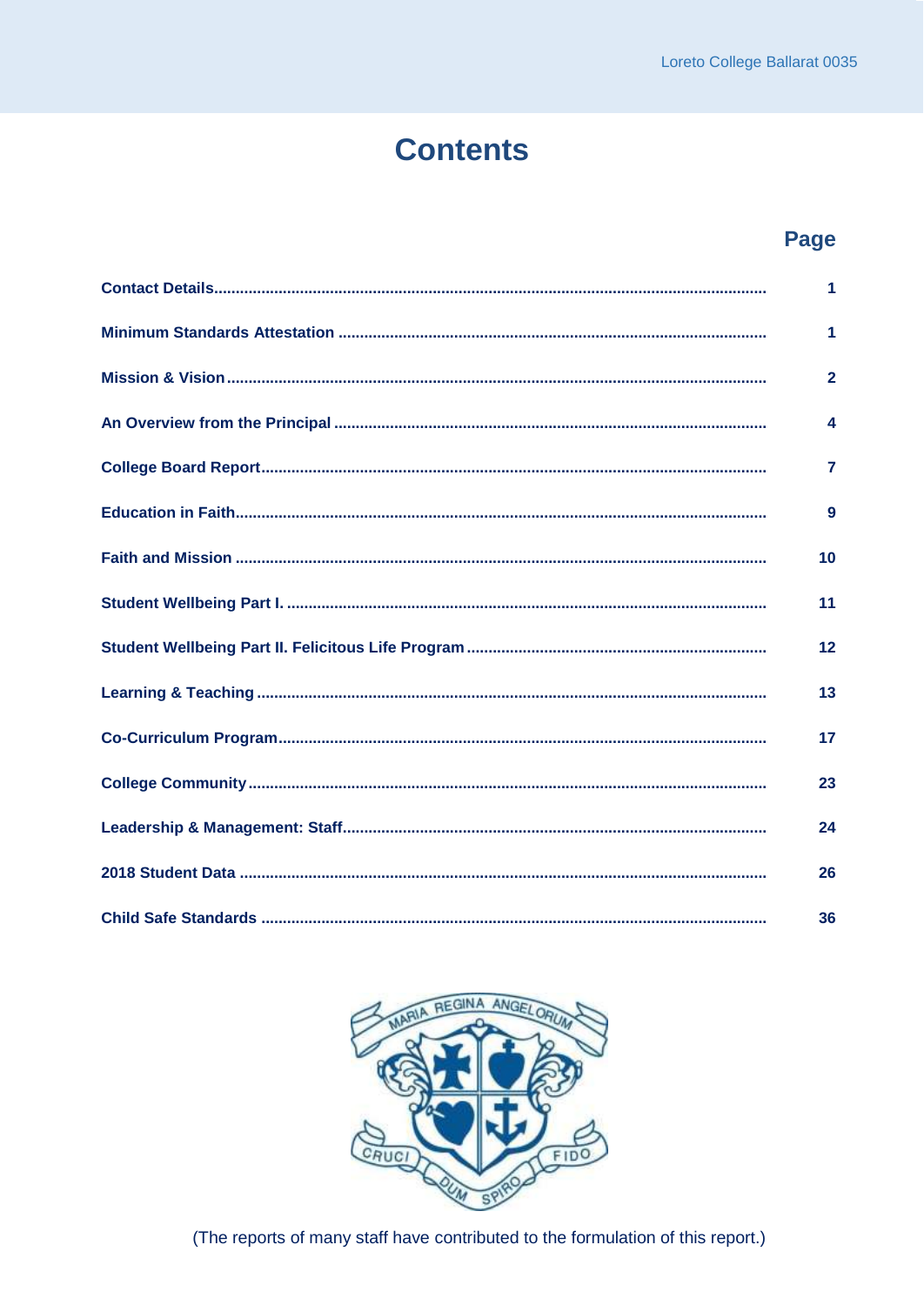### <span id="page-2-0"></span>**Contact Details**

| <b>ADDRESS</b>             | 1600 Sturt Street<br>Ballarat VIC 3350                                             |
|----------------------------|------------------------------------------------------------------------------------|
| <b>PRINCIPAL</b>           | Ms Judith Potter                                                                   |
| <b>GOVERNING AUTHORITY</b> | Loreto Ministries Ltd.<br>Province Leader of Australia and SE Asia, Loreto Sisters |
| <b>SCHOOL BOARD CHAIR</b>  | <b>Mrs Geraldine Frantz</b>                                                        |
| <b>TELEPHONE</b>           | $(03)$ 5329 1600                                                                   |
| <b>EMAIL</b>               | principal@loreto.vic.edu.au                                                        |
| <b>WEBSITE</b>             | www.loreto.vic.edu.au                                                              |
| <b>ABN</b>                 | 60 934 887 077                                                                     |
| <b>E NUMBER</b>            | E2005                                                                              |
| <b>FEDERAL DET NUMBER</b>  | 833                                                                                |

### <span id="page-2-1"></span>**Minimum Standards Attestation**

I, Judith Potter, attest that Loreto College is compliant with:

- All of the requirements for the minimum standards and other requirements for the registration of schools as specified in the Education and Training Reform Act 2006 (Vic) and the Education and Training Reform Regulations 2017 (Vic), except where the school has been granted an exemption from any of these requirements by the VRQA.
- Australian Government accountability requirements related to the 2018 school year under the Australian Education Act 2013 (Cth) and the Australian Education Regulations 2013 (Cth)

Date: March 2019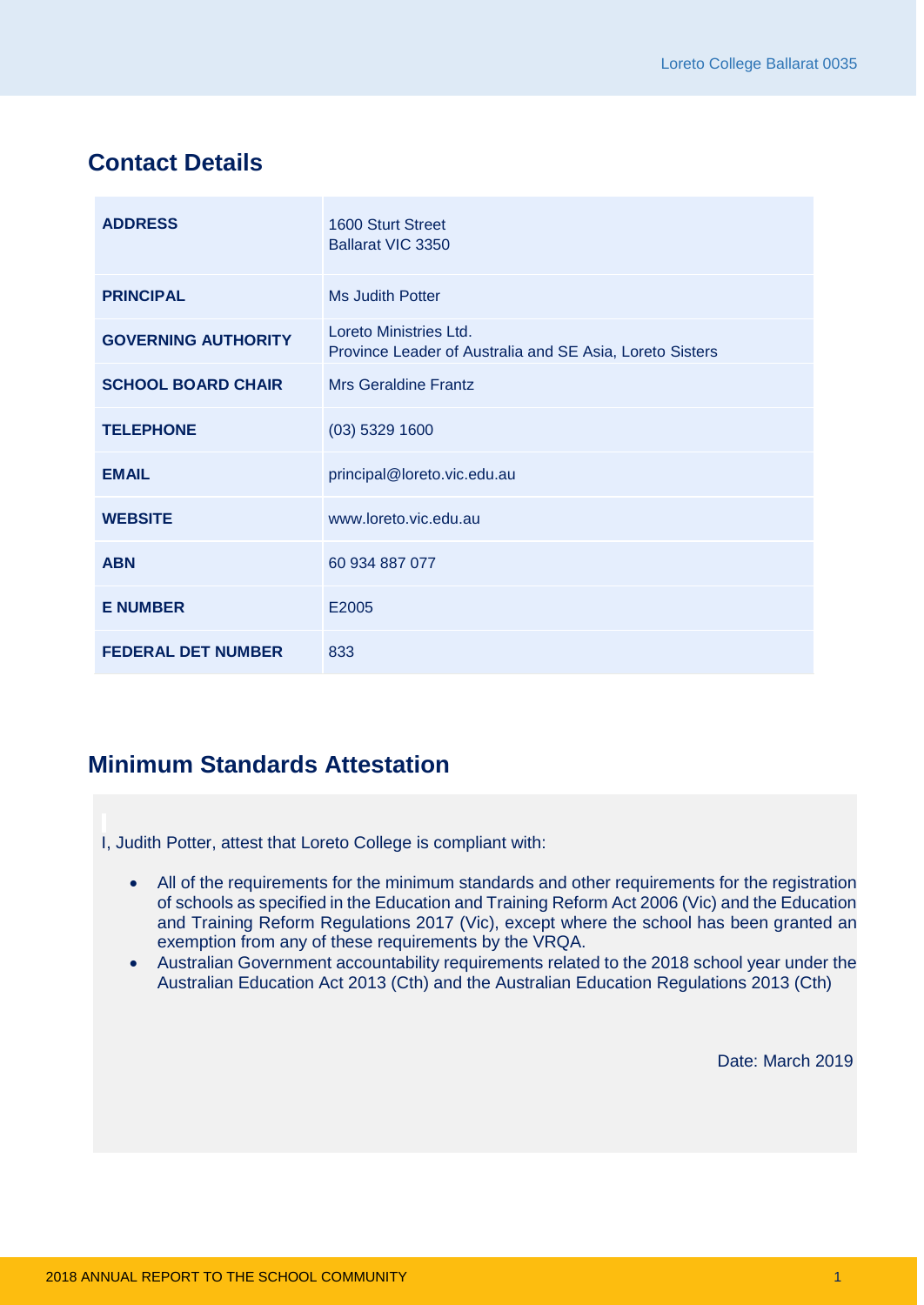### <span id="page-3-0"></span>**Mission & Vision**

#### *"Women in time will come to do much" Mary Ward*

Loreto College has its foundation in the gospel of Jesus Christ and is proud to be part of, and contribute to, the larger Catholic community. When Mary Ward founded the Institute of the Blessed Virgin Mary (IBVM) in 1609, she recognised the critical difference that education could make to her troubled world, especially through the care and development of faith. Over 400 years later, the spirit of Mary Ward continues to inspire us. Our vision is to provide a spirited Catholic education that values, engages and empowers young women for their global future. The education we offer is a contemporary one and Loreto College is proud to be part of, and contribute to, the larger Catholic community.

Today Loreto schools are part of an international network of friendship and shared ideals. Loreto College builds on a strong and proud tradition of educating girls which offers "a Catholic education which liberates, empowers and motivates students to use their individual gifts with confidence, creativity and generosity in loving and responsible service." ٭

Loreto College commits to handing on the mission, vision and spirituality of the Loreto tradition and continues to give priority for Catholic prayer, liturgy and other expressions of our Christian faith, ensuring that Loreto spirituality and ethos are embedded in all aspects of operations, programs and practices. Our commitment is to build upon current opportunities for students, staff and parents to bring the gospel message and the Loreto Mission to life through a commitment to faith in action, building programs and relationships designed to create a deeper awareness of social justice, facilitate raising funds for those in need, and promote a Christian approach to current issues and problems.

The five Mary Ward values of Freedom, Justice, Sincerity, Verity and Felicity, drawn from the Gospel, underpin all aspects of life at Loreto Ballarat. The Mary Ward value at the centre of our school life in 2018 was that of Justice. Students, staff and families were called to become informed of the underlying causes of injustice, to reflect and then choose to act to address some of the great imbalance in resources and opportunities – locally, nationally or globally. This call echoed the call for Justice in the Loreto Schools of Australia Mission Statement, that we and our students "can be led to a more critical awareness of the structures in our society and the effect of these on the most disadvantaged, in the light of the Gospel's imperative concern for the poor and marginalised." The challenge to each of us is to bring Justice to life through our words and actions. Our focus on justice was across all aspects of our daily life, within the walls of the school and beyond.

° *Loreto Schools of Australia Mission Statement*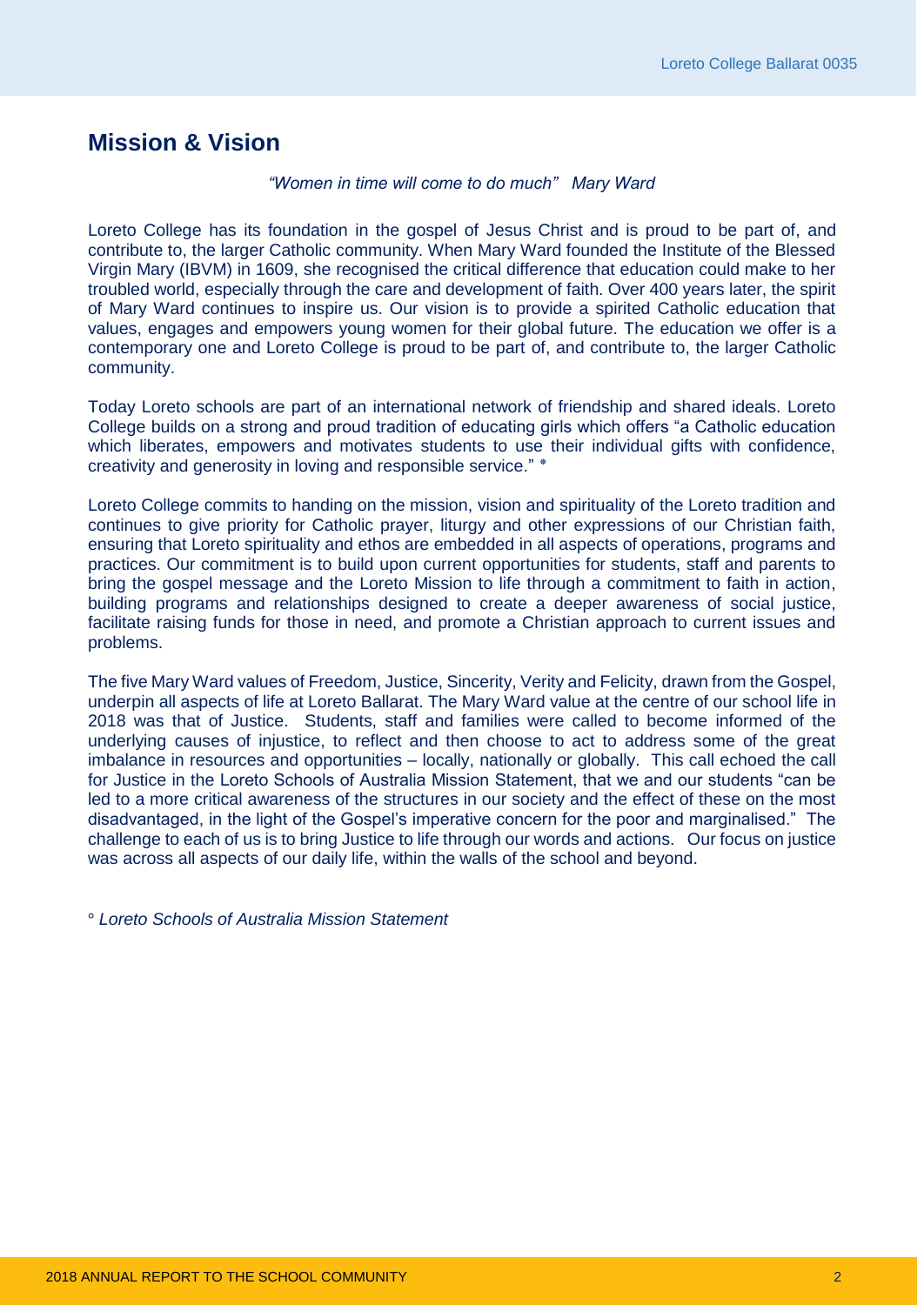#### **Justice Prayer 2018**

(Written by the College Captains from Loreto Schools of Australia)



As a Catholic School, our aim is to be a spiritual community that privileges and models the Gospel values. Combined with the innovative style of Mary Ward's faith-filled vision, the College offers an education that encourages students to be 'seekers of truth and doers of justice.' There are a number of formal and informal forums in which staff and students have opportunities to engage and deepen their understanding of this imperative.

Our academic programs, the many and varied committees including JPIC (Justice, Peace and the Integrity of Creation) and EAC (Environment Action Committee), the Mary Ward Connect Exchange Program, the Loreto Pilgrimage to Ireland and England, College Masses and Liturgies, networking with other Loreto schools and formal prayers at the beginning of all meetings and at staff gatherings, are all offered to underscore that which lies at the heart of a Catholic education: the mystery and presence of God, which offers an understanding of what it means to be a human person living his or her life to the full. As a Catholic school, we constantly look for ways in which all staff and students have the opportunity to engage in bringing the Mission of the school to life and living out the Gospel values on a daily basis.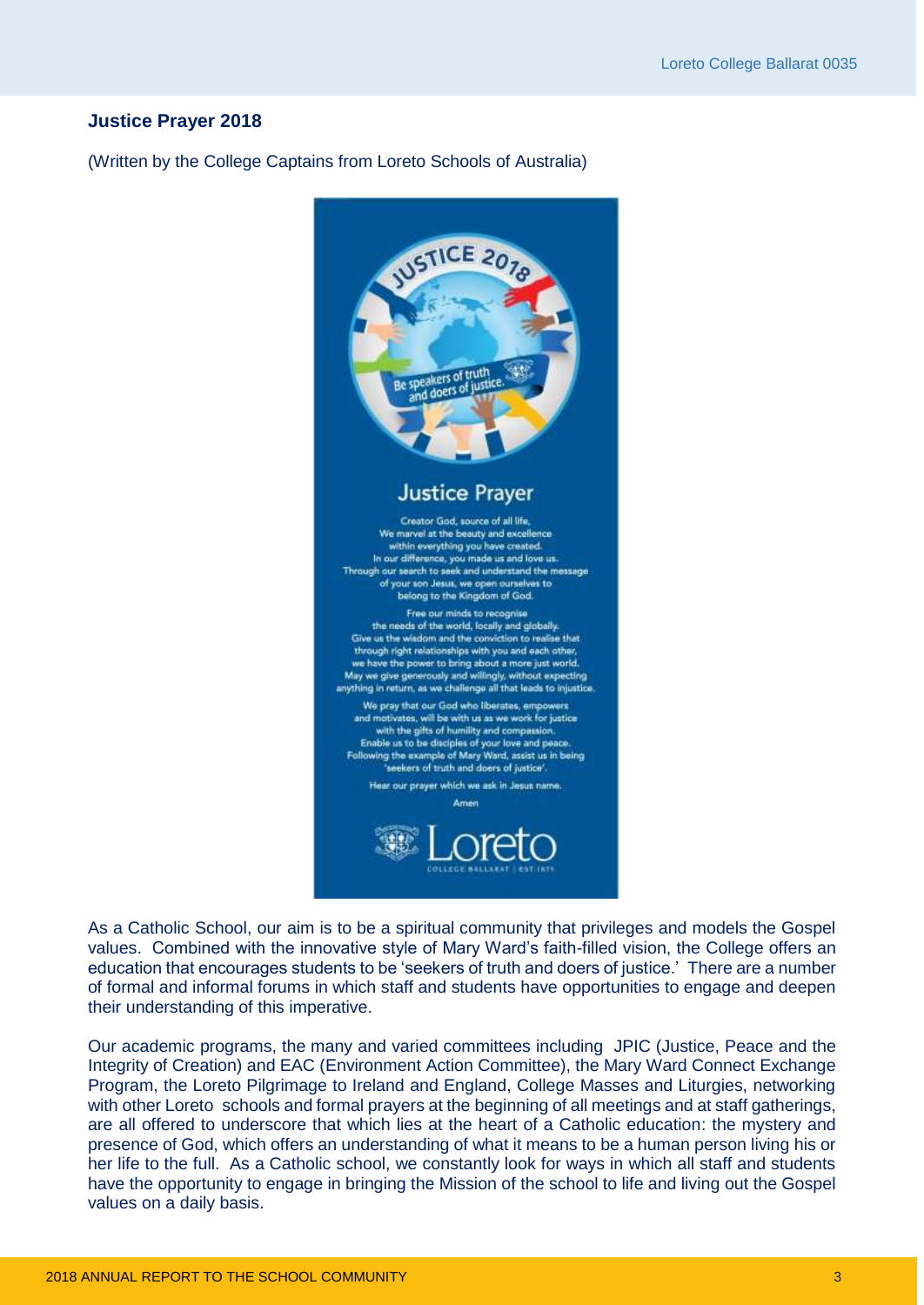### <span id="page-5-0"></span>**An Overview from the Principal**

(Ms Judith Potter)

*Justice, as Mary Ward describes it, involves personal integrity based on harmonious relationship with God, with other people and with the whole of creation.* 

*It is expressed in "works of justice", in active participation in the struggle to bring about such harmony.* 

Taking the opportunity to look back on 2018 highlights many memories of a multitude of faith, academic, House, curricular and wellbeing 'moments' in time,



that together, in words and images, paint the picture of a rich and effervescent year at Loreto College Ballarat. The 2018 edition of The Abbey showcased a diverse range of these moments in time, combining to open an enticing window into the 2018 school year.

The five Mary Ward values of Freedom, Justice, Sincerity, Verity and Felicity, drawn from the Gospel, underpin all aspects of life at Loreto Ballarat. The Mary Ward value which has been at the centre of our school life this year was that of Justice. Our focus on justice was across all aspects of our daily life, within the walls of the school and beyond.

*Educating for justice means helping people to recognise the inherent dignity of each individual and of the natural environment and to become aware of the rights and responsibilities of all. Issues of power and the use and distribution of resources must also be addressed in ways that are appropriate to students' development. Without burdening them with guilt for the inequities of our world, we can encourage them to share and use their gifts purposefully in a spirit of gratitude, compassion and hope.* 

*We hope that our students will be people who are honest and fair in their dealings, who show*  empathy and respect for others without discrimination and whose lives include a real element of *active and generous contribution to the community. In addition, we hope that they will have a lively awareness of local and global issues, be strong and articulate on behalf of those who have no power or voice and passionately committed to the integrity of creation, to justice, peace and reconciliation in our world.* °

Our students and staff were active in bringing matters of injustice to our attention, working collaboratively to inform our community of the issues and seeking avenues to address injustice. The leadership of JPIC (Justice, Peace and the Integrity of Creation) is to be celebrated, as are the individual students and staff who were moved by significant aspects of injustice and informed us and called us to assist with donation of goods or funds to provide support. I am proud to record that the qualities of Justice were modelled on a daily basis through respectful, supportive and encouraging interactions among students and staff.

Quality learning and quality wellbeing do not sit separately but interconnect and are a catalyst each for the other. Thus the Felicitous Life program continued to be developed and embedded in our wellbeing and learning program. The academic program remained a priority. The faith, co-curricular and House programs are integral to the wholistic learning of our students and support the development of many skills and competencies that will be essential in the future world of work of our students.

Our students energised us, giving us much joy in their embracing the diversity of programs on offer, balancing a serious approach to their studies with a delightful sense of fun. The glorious Loreto spirit shone throughout the year, witnessed in their daily greetings, their support and encouragement of each other in the classroom and in the myriad programs open to all. They engaged reverently in our Liturgies and Masses.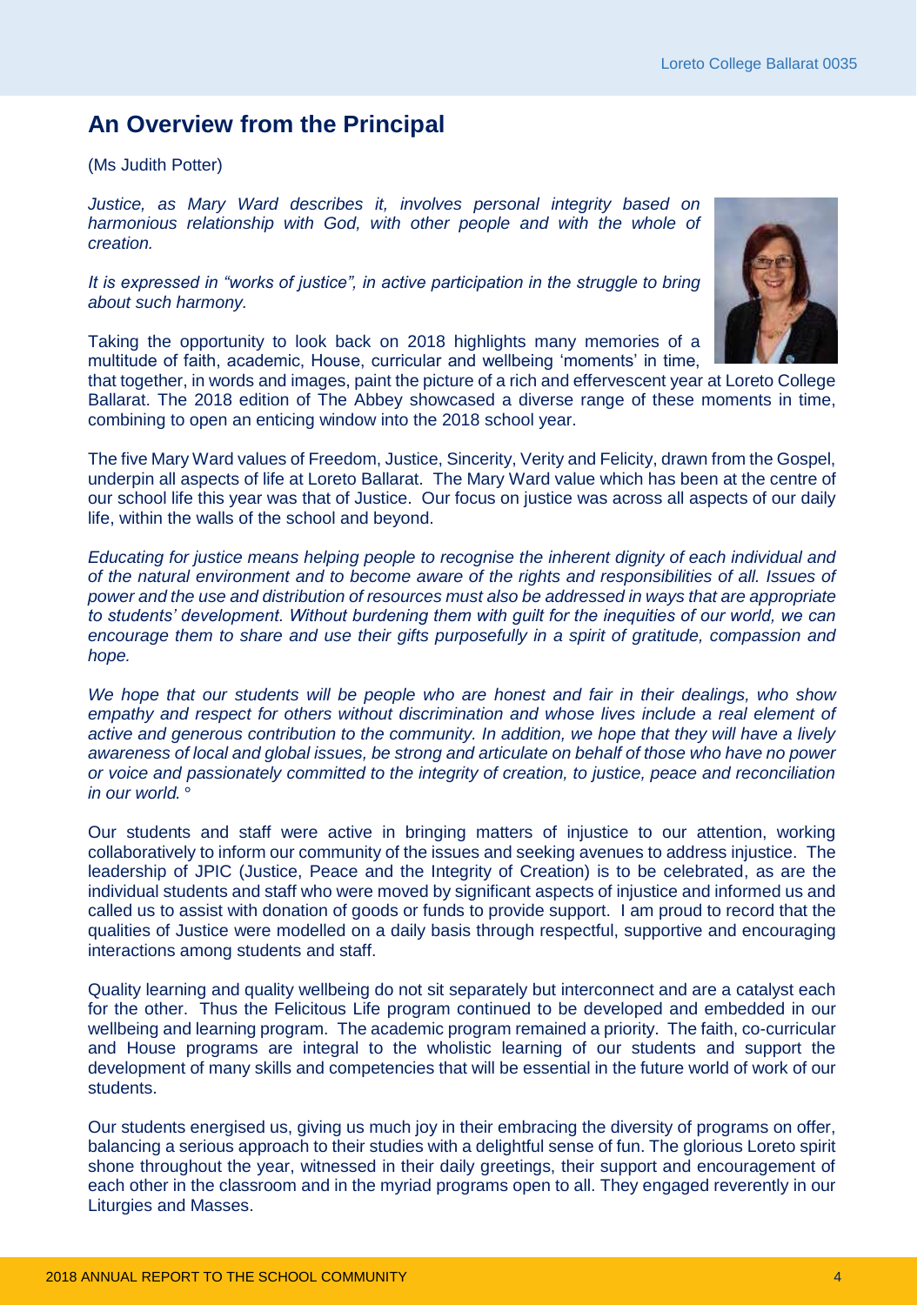Key to the richness of the Loreto Ballarat education in 2018 was the individual and collective contribution of all staff. None of this would be possible without the dedicated contribution of all teachers and education support staff, for which collective contribution I am indeed grateful. Staff modelled a lifelong approach to learning through their engagement in a diverse range of professional learning programs.

The coaching program for teachers was fully implemented in 2018, with feedback from students informing this reflective learning process. It is with pleasure that I acknowledge the commitment and achievements of the Student Wellbeing, Curriculum, Co-Curricular, House, Administration and ICT Leaders. Staff collaboration and collegiality are to be celebrated and I express a deep gratitude to all staff for their strong commitment to the wholistic wellbeing and learning of each of our students. I express my appreciation to Mrs Steph Crawford (PA) and to the members of the Leadership Team: Mrs Mandy Carroll, Mrs Linda McDonald, Mrs Judy-Ann Quilliam, Mr Pat O'Shea, Mr Jeff Primmer, Mrs Christina Sofis and Ms Elizabeth Till.

Some significant farewells to staff occurred. Ms Emma Wakeling (Class of 1999) completed 11 years of dedicated service at the conclusion of Semester 1. Emma's contribution as teacher, leader of the Humanities Faculty and Mentor has been a strong one. Emma's active presence in the House and Co-Curricular programs was greatly appreciated as was her commitment to Justice. Her colleagues appreciated her support as IEU Representative.

Mrs Mary Dow retired at the end of the year, following 23 years of committed service as a highly regarded teacher, Mentor and leader. Mary's leadership roles were varied, including VCAA Coordinator, Head of Barry House 9-12, Daily Organiser and Chair of the Uniform Committee. I highlight Mary's work as Chair of the Uniform Committee in the research, development and implementation of our current uniform, an achievement to be well celebrated. In each of these leadership positions, Mary's contribution was considered, insightful and practical. In addition, Mary's contribution to the Leadership Team was exemplary.

Mr Graham Thurgood retired at the end of Semester 1, following 35 years dedicated service to our community. Many past students, along with current students, will recall with gratitude his teaching. Graham's contribution has extended across the Science and Mathematics Faculties, as Faculty Head of Science, as House and Mentor Teacher within the House and the co-curricular program, including his introduction of lunch time dance classes which were thoroughly enjoyed by all who participated.

We are blessed with parents who volunteer their time and expertise as they join with staff in the partnership of education. I am grateful to the parents who volunteered in the Loreto Café, the Friends of Music & the Performing Arts and the Friends of Rowing. Their service added to the richness of opportunities offered to our students. I thank all parents who joined us for Mothers' and Fathers' Day Mass and Supper, Information Evenings, Parent/Student/Teacher meetings, House Carnivals, afterschool co-curricular activities and special occasions. This partnership with the School is appreciated.

High level governance is essential to ensure that our school builds on the past and opens new doors to the future. I thank all Board and Board Committee members for their unwavering and wholehearted volunteer service to our school, in particular Mrs Geraldine Frantz (Board Chair) and Mr Luke Dunne (Deputy Board Chair). I thank the Chairs of Board Committees, Mr Matt McCabe (Finance & Risk), Mrs Maria Myers AC (Marketing & Development) and Mrs Erin Taylor (Property). A strong focus of the Board in 2018 was on strategic planning with an eye on the next five to fifty years.

I express gratitude to Mrs Geraldine Frantz, previously Deputy Board Chair and Chair of Property Committee, for her key contribution to the governance of our school as Board Chair. Geraldine has been generous in the sustained support she has offered and in her active presence at special school events. Mr Matt McCabe generously chaired the Finance and Risk Committee over 5 Years. I extend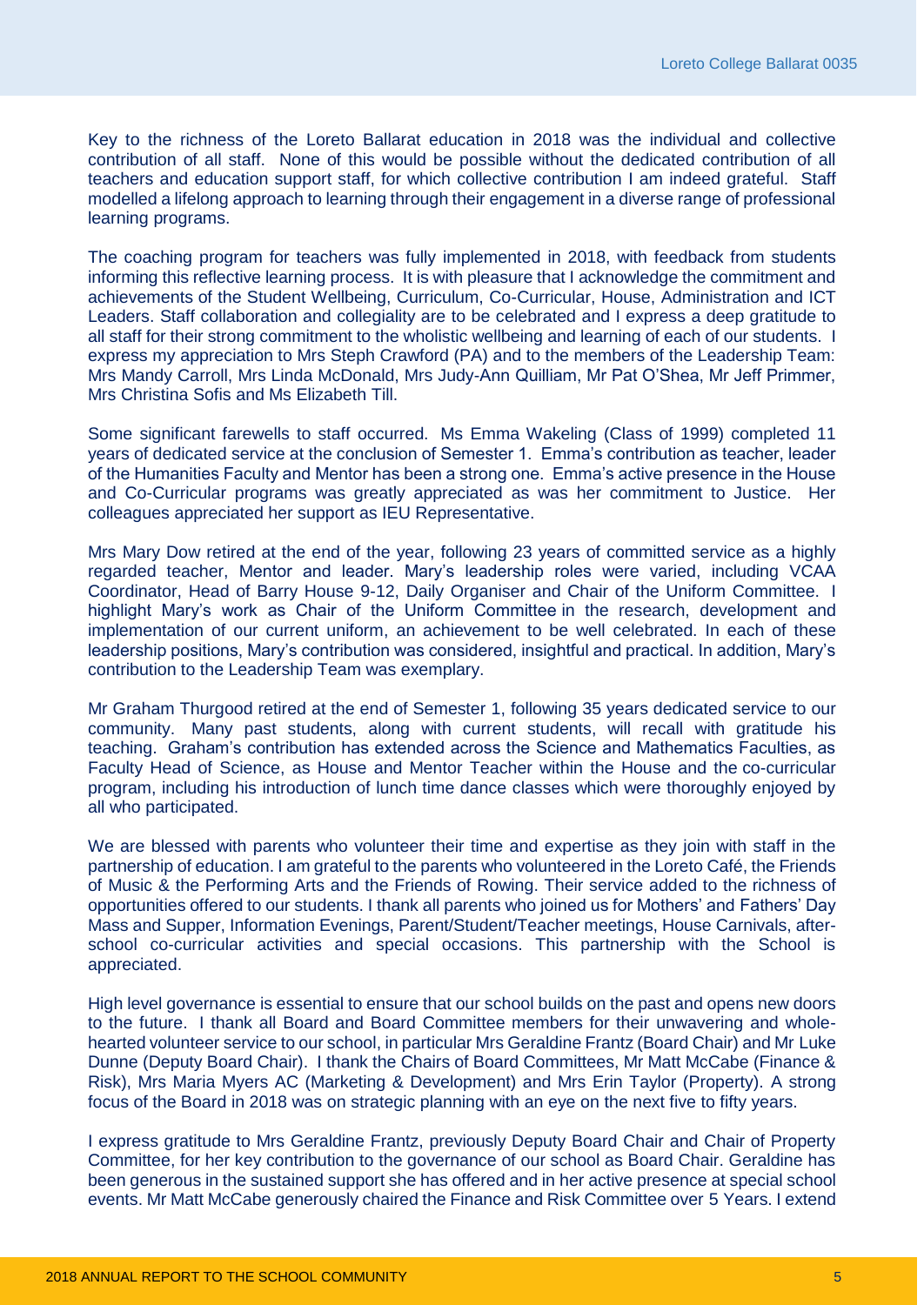our deep appreciation to Matt for his generous and considered leadership of the Finance & Risk Committee over this time, making an exemplary contribution to excellent fiscal and risk management oversight.

An external review process in 2018, informed by feedback from parents, students and staff, led to the identification of some priorities for 2019 to support the maximising of wellbeing and learning outcomes for our students. These will be addressed within the wholistic strategic vision of the school.

- To make explicit that the Loreto Vision and Mission frames and underscores the whole life of the Loreto family.
- To articulate a shared vision of what quality teaching looks like at Loreto College.
- To progress a shared vision for what wellbeing looks like.

As we turned the final pages of the 2018 Loreto College Ballarat story, we looked with great anticipation and excitement to the promise of the 2019 school year.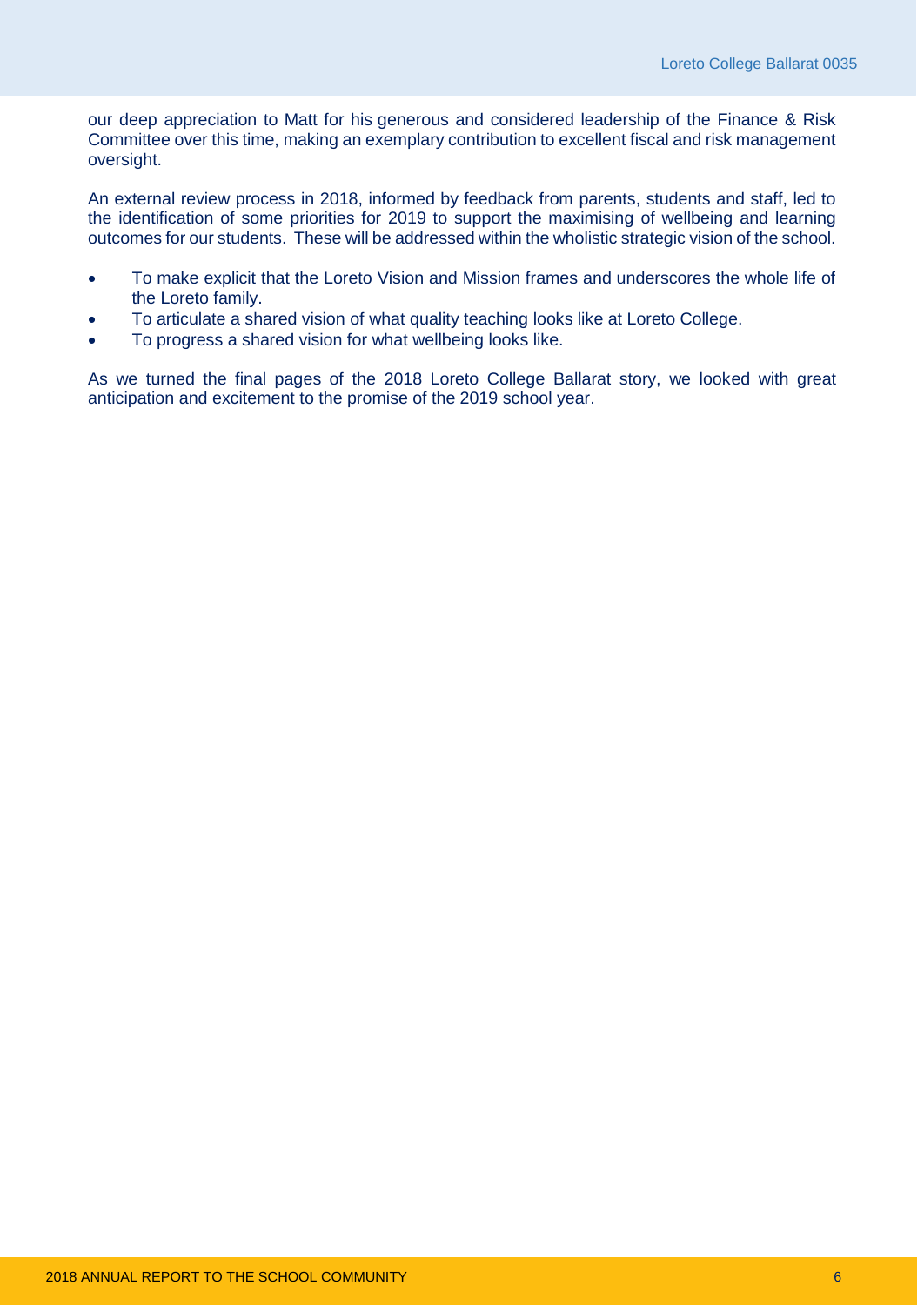### <span id="page-8-0"></span>**College Board Report**

#### (Mrs Geraldine Frantz - 2018 Chair)

As we drew towards the close of the very busy 2018 school year I paused to reflect upon my first year as Chair of the Board.

As a College, we have completed our project commitments in our previous Strategic Plan so 2018 was really a year of review of the past and planning for the future. We are continually guided by the principle of providing excellence in education to best suit the needs and aspirations of our current and future students in an ever-changing world. It was an exciting year from this perspective and we look forward to presenting our new Strategic Plan in 2019.

#### **College Board**

Mrs Geraldine Frantz (Chair), Mr Luke Dunne (Deputy Chair), Ms Janet Freeman, Mr Matt McCabe, Mrs Maria Myers AC, Mrs Tracey O'Neill, Mr Richard Robinson, Mrs Erin Taylor and Mrs Nicole Loader.

#### **Finance & Risk Committee**

Mr Matt McCabe (Chair), Mr Shane Carey, Mr Stephen McArdle, Mrs Cathy Oakley, Mrs Nicole Loader, Mrs Tracey O'Neill, Mr Richard Robinson, Ms Judith Potter (Principal), Mr Jeff Primmer (Business Manager) Ms Elizabeth Till (Executive Deputy Principal).

#### **Property Committee**

Mrs Erin Taylor (Chair), Mr Shane Carey, Mr Luke Dunne, Mrs Carmel Flynn, Ms Min Myers, Ms Judith Potter (Principal), Mr Jeff Primmer (Business Manager), Ms Elizabeth Till (Executive Deputy Principal).

#### **Marketing & Development Committee**

Mrs Maria Myers AC (Chair), Miss Meg Barry (President, Loreto Past Pupils' Ass.), Ms Janet Freeman, Ms Katherine Gillespie (Term 1), Ms Jan Stephen, Mrs Trudi Kannourakis, Ms Judith Potter (Principal), Mr Pat O'Shea (Deputy Principal: Wellbeing), Ms Judy-Ann Quilliam (Director of Marketing & Development).

I take this opportunity to thank my fellow Board and Committee members for their support and for their generous contribution of time and expertise as we worked collaboratively to fulfill our Governance of and strategic responsibilities for Loreto College. In particular, I acknowledge the following committee members: Mr Matt McCabe who stepped down as Chair of the Finance & Risk Committee at the end of this year after diligently conducting this role for the past five years. We are fortunate that he will remain as a member of the committee.

We farewell Mr Shane Carey from the Finance & Risk Committee after 11 years of exemplary service on this committee. We are grateful he will continue to serve the College as a member of the Property Committee. We thank Ms Katherine Gillespie for her thoughtful and valued support to our Marketing and Development Committee during the previous school year.

I would like to acknowledge the tireless work of our Principal, Ms Judith Potter, her Leadership Team and the staff at Loreto College. Their ongoing commitment to providing a quality education and opportunity to the students is outstanding.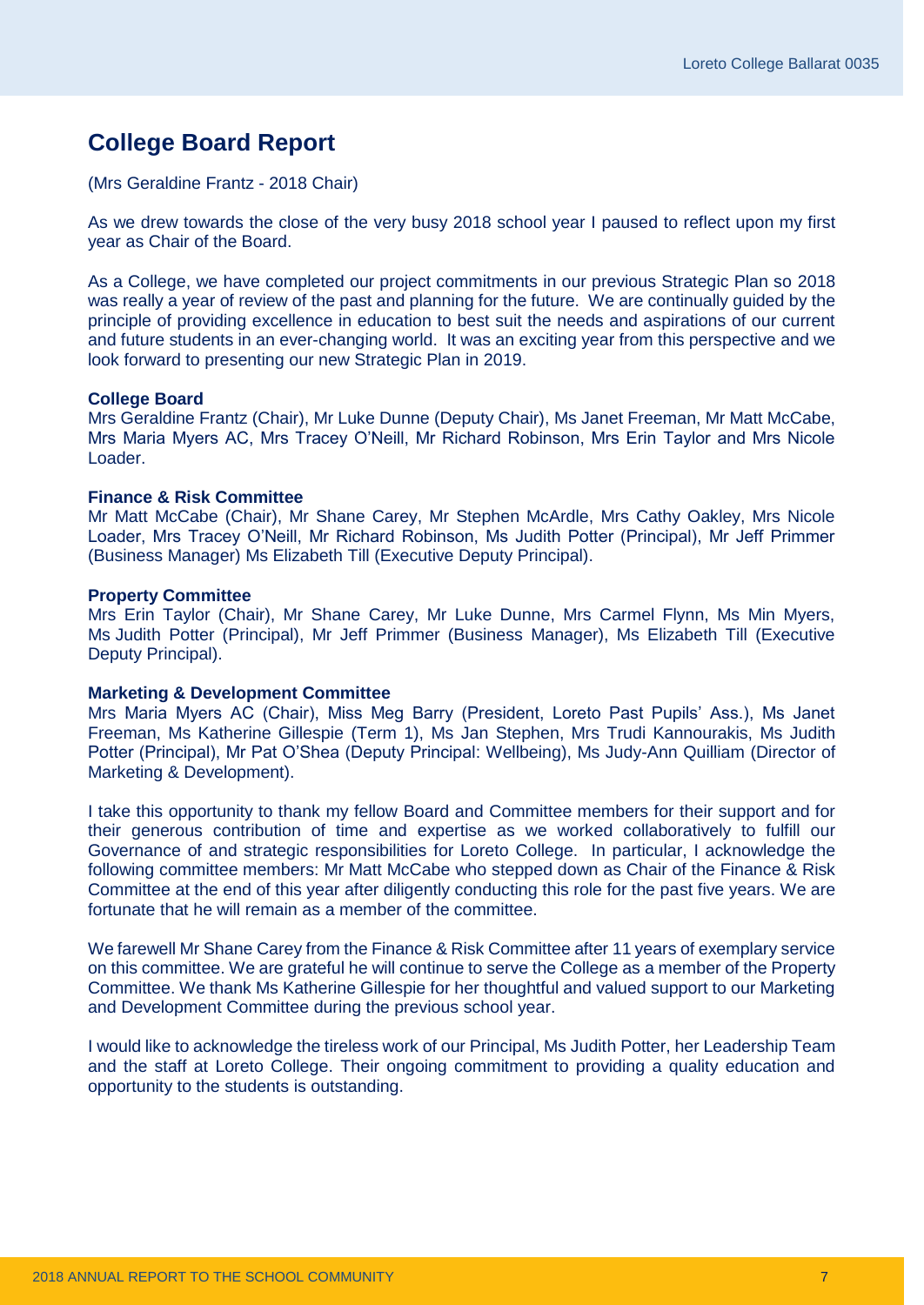Finally, on behalf of the College Board, I congratulate all our students for their 2018 school year. Well done to our 2018 Year 12 Class for the final completion of your secondary school years, we wish you well in your ambitions and endeavours for the future.



- Standing: Mrs Tracey O'Neill, : Mr Richard Robinson, Mr Luke Dunne, Mr Matt McCabe, Mrs Nicole Loader
- Seated: Ms Janet Freeman, Mrs Geraldine Frantz, Mrs Maria Myers AC.



(Absent: Mrs Erin Taylor)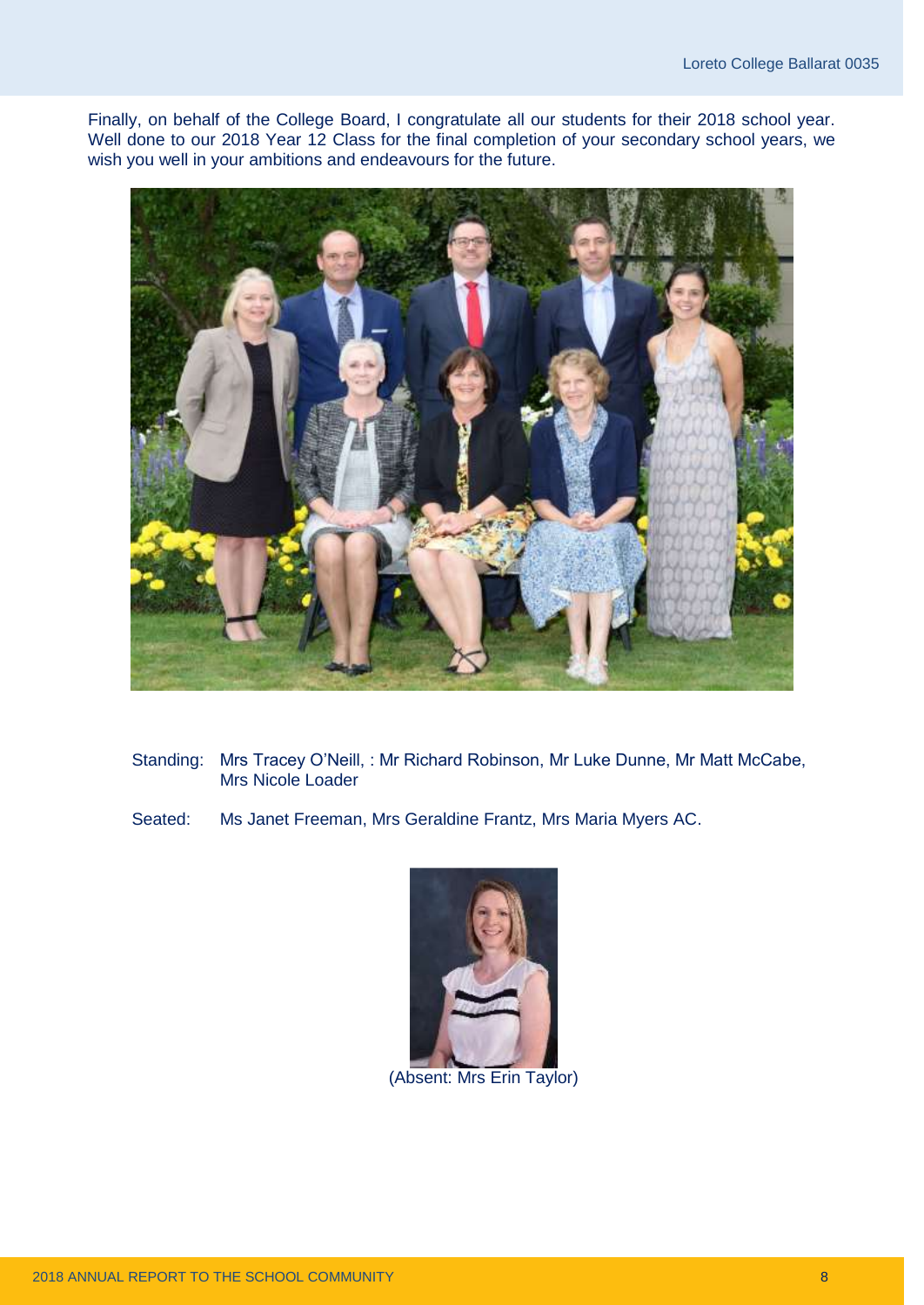### <span id="page-10-0"></span>**Education in Faith**

(Ms Elizabeth Till, Executive Deputy Principal)

'Creator God, source of all life, we marvel at the beauty and excellence within everything you have created. In our difference you made us and you love us.'

So begins the Student Leaders' prayer for 2018.

In looking back over 2018, it is easy to see and rejoice in the beauty and excellence displayed in so many ways: through the joy exhibited in the Arts - the



Production, South Street activities; the physical excellence attained in sport with the many representative College teams participation in a wide range of sports with all showing improvement throughout the season; the academic advancement made by so many, with the Academic Assembly celebrating academic excellence of members of the Class of 2017. Students were able to appreciate and acknowledge the achievements of the Class of 2017 and of some of their peers studying a Year 12 subject in Year 11, then embark on their own journey of academic achievement. With a diversity of activities and a wider range of student endeavour, it is easy to see difference and rejoice in this.

'We seek to understand the message of your son Jesus, and open ourselves to belong to the Kingdom of God…'

In the Liturgies celebrated throughout the year, with the Opening School Staff Mass at the Cathedral



and then the Opening of the School Year Mass celebrated by Bishop Paul Bird here at school, to time spent in Religious Education classes reflecting on the life and example of Jesus, to the Retreat Program, the opportunity exists to see and value our Catholic heritage. We took time to acknowledge and understand the pain and anguish suffered by the many survivors of sexual abuse by clergy, and their families, and reminded ourselves not to lose sight of the intrinsic value of the message contained in the Gospel. We are a Catholic school in the Loreto tradition and we are proud of that.

'May we give generously …' was a theme regularly picked up by the students. Their active engagement is clearly demonstrated in the Walkathon, our assistance to Exodus House in Wendouree and the Year 10 Mission and Service Program, to name just a few of the many awareness-raising activities along with the many other fund-raising activities throughout the year. We are lucky that we live in a safe and supportive community but we all have a responsibility to give back to the wider community, both locally and globally. In knowing about injustice, we can work to alleviate it.

'We pray that our God who liberates, empowers and motivates will be with us as we work for justice with the gifts of humility and compassion.'

Strong young women of faith prepared to work for a better world. In so many ways, 2018 saw Mary Ward women who are 'seekers of truth and doers of justice' step forward and make a positive difference.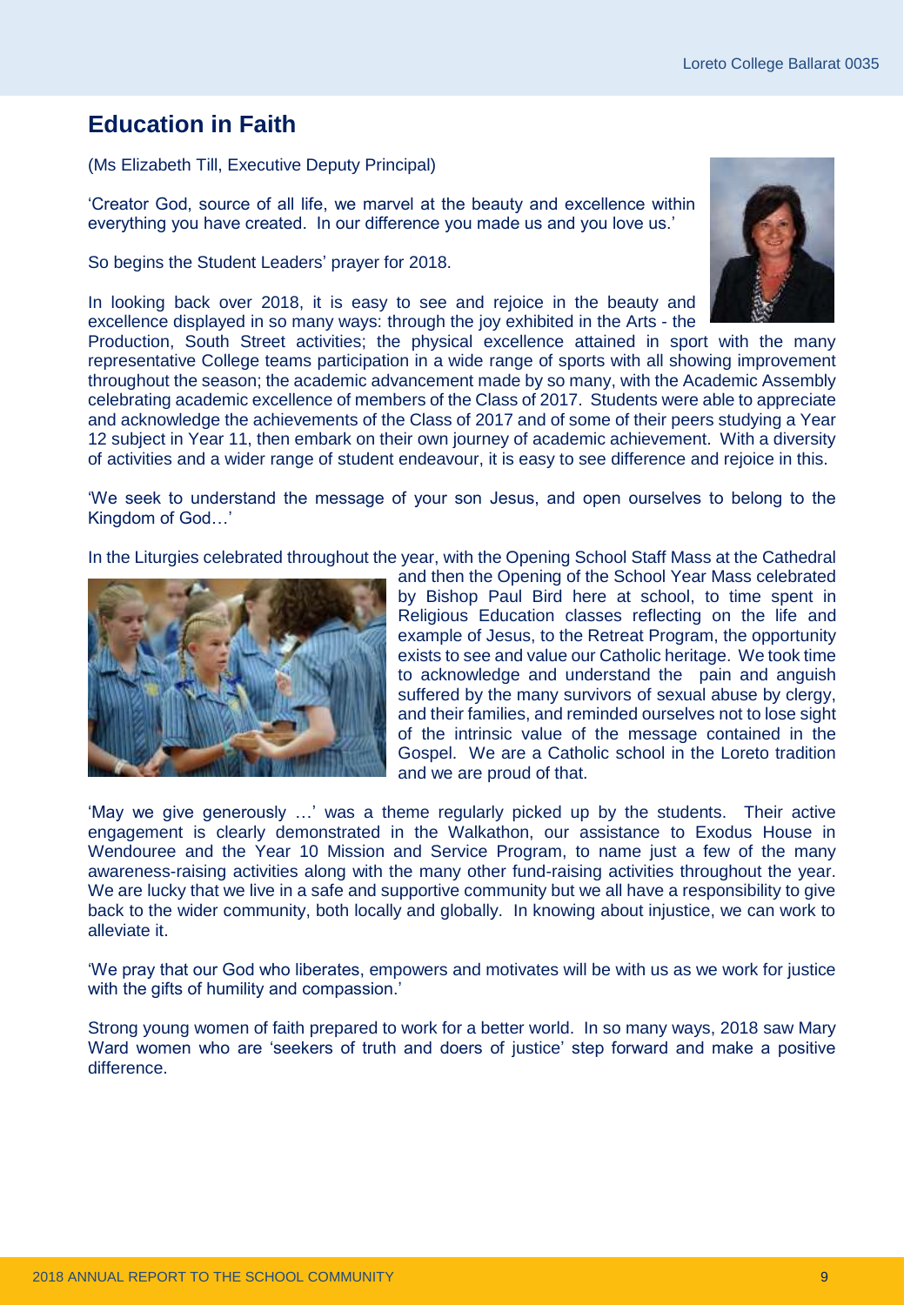### <span id="page-11-0"></span>**Faith and Mission**

(Ms Mandy Carroll: Director of Faith & Mission)

I used to think that coming to work without make-up on for 'Love Your Body and Mind Week' was hard until I had to accept that I could not come to work at all! It is a difficult reality to have to face, (no pun intended) when the one thing we rely on, our health, fails us. That was Semester One of 2018 for this Director of Faith and Mission but, as is often quoted, our worst fears are rarely realised.



The annual Walkathon is always a highlight, with the 2018 event being no

exception. In favourable weather conditions, students wended their way along the Yarrowee trail back to Loreto with a very colourful fashion parade, showcasing the creativity and ingenuity of students and staff.

The Walkathon is a much valued occasion, with camaraderie between students and staff on the shared journey, fitness tested, the creativity evident in costumes, the joy of being involved and the sense of achievement through the support able to be provided to others through the funds raised.

The funds raised approximated \$20000 which resulted in a great sense of achievement and service to others. These funds were distributed to local and global organisations, including St Vincent de Paul and Mary Ward International Australia. We consistently seek out charities that have proven records of low advertising and expense budgets.

The College Anzac Day service was memorable for Sarah Harrington's beautiful tribute to her great uncle, Charles Biggin. Daily prayers were included in the morning bulletin and JPIC meetings held.

All I needed to do was let go and get better. There was plenty of time to reflect and think and read. I found myself almost fretting about the various Royal Commissions and human beings' capacity to behave so unfairly and greedily. The plight of the Thai soccer boys in the cave was riveting. This event captured extraordinary international attention. However, the discussion surrounding the comparative lack of concern, for example, for children held in detention was hard to ignore. Our capacity for empathy can sometimes mean that someone is left out, with the implication that we were wrong to show so much concern for those trapped boys. We were right to show our concern but equally must show concern for all who are experiencing difficulty.

There is a lot to be said for solidarity, local, national and international. And for once, politics took a back seat and some rare good news helped unite an increasingly divided world. Here at Loreto College, we need only to walk around the corridors to see reminders of how we should act towards one another.

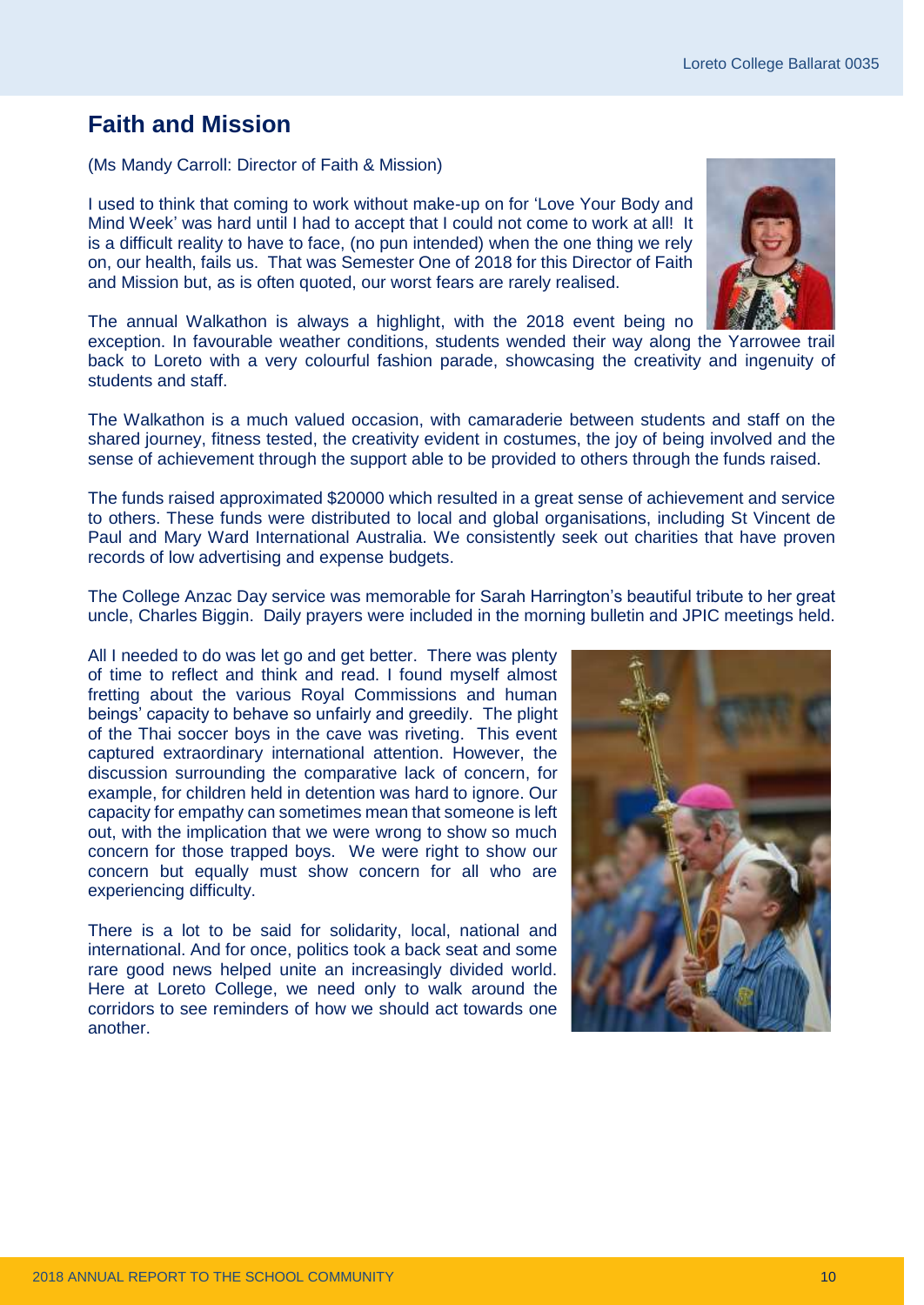### <span id="page-12-0"></span>**Student Wellbeing Part I.**

(Mr Pat O'Shea, Deputy Principal: Wellbeing)

In mid-September I met a reporter from The Courier (Ballarat) who had arrived at the school to interview some of the student organisers of the Digital Detox trial. The reporter observed that, in a short walk to the Mulhall Centre, we had passed an awareness display on the NSW drought, a schedule of events lined up for 'Love Your Mind and Body Week', blue Piggies set aside for the 'Do It in a Dress Day' and reminders of the 'Do It for Dolly' Bake sale and BBQ at lunch time. The reporter's comment was as simple as 'Boy, the school is having a real crack here'!



That particular week wasn't a special one, just an average week, but it highlighted that in any week at Loreto there is always something significant on, usually organised and run by students.

The Student Wellbeing Team had two particular goals in 2018, consolidation and communication, in the second year of the new House and Mentor structures. In 2017 the school implemented new roles and new activities and in 2018 it was time for fine-tuning and improvement. In 2018 the Wellbeing Team endeavoured to communicate more effectively with regards to the activities being run, improving coordination. A particular highlight of the year was the success of the school's partnership with eSmart, wherein we trialled a sexting program with Year 8 students that has since been rolled out across the country. The strength of this program lies in the fact that it is not a one-off conversation on responsible use of social media. It is a part of whole program on respectful conversations. The school's partnership with eSmart attracted the attention of local and national media. The program was reported by The Courier (Ballarat), Educator Platform, Australian Teacher Magazine and Complispace. This was also the first year that a Digital Detox program has been trialled with Year 9 students.

Two other aspects of Wellbeing which are to be highlighted:

- The Felicitous Life Program: The Years 7-9 Program became firmly entrenched and successfully maps out a personal development plan for each junior student.
- The Gonzaga Barry Day Appeal: The lead-up to the day through the students preparing Gratitude stars led to the largest grocery collection I have seen in my time at the school.

#### **House Program**

The main goal of the House Leaders in 2018 was to consolidate and tweak the programs trialled over the previous year. Central to the planning was ensuring each term had at least one major event that was a focus for the House. The high attendance and participation rate for all House events throughout the year indicates the importance of these programs, offering a range of inclusive opportunities to all students. The glorious spirit evident at each event is to be celebrated and points to the significant contribution to student wellbeing of the House program.

Students met in their House on a Thursday morning of each Week B. This meeting provided a forum for communication and planning of events.

- **Term 1**: House Swimming and Athletics Carnivals. These two major events are a springboard for an engaging year of House endeavour combined with a fun element. A sense of purpose was achieved. The much-anticipated synchronised swimming Year 12 competition proved to be a highlight once more and built solidarity within the Year 12 level.
- **Term 2**: Planning for Arts activities in Term 3 commenced as did GB Day stall preparation. The Lap of the Lake, a 4EK Fundraiser in memory of Emma-Kate, was a highlight occasion.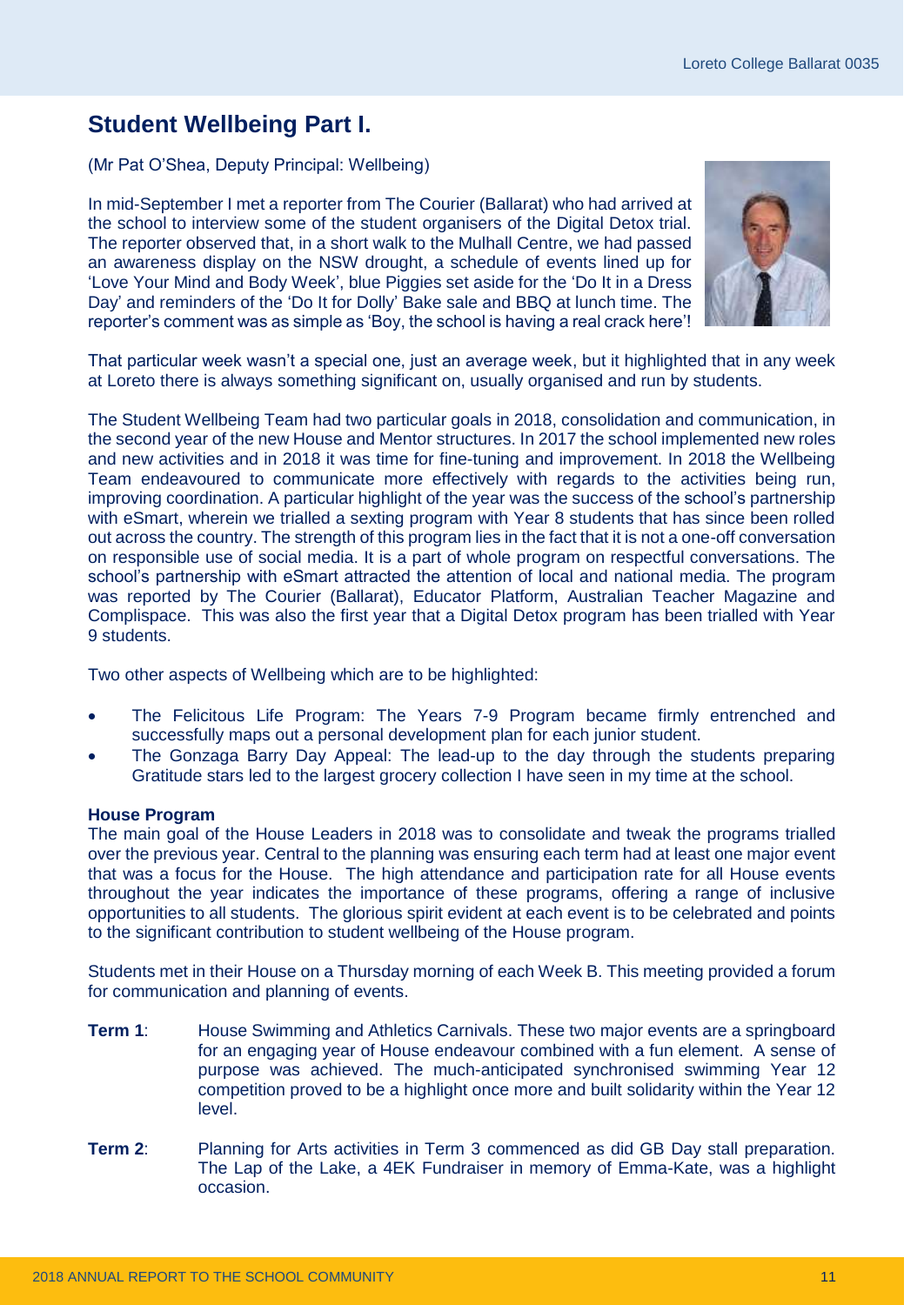**Term 3**: House Choirs rehearsed regularly and auditions for the Arts Festival took place, culminating in a very engaging and entertaining Arts Festival. The focus was also on the Arts Impromptu competitions.

**Terms 3 & 4**: Leadership training and elections took place, with the 2019 Leaders being selected.

Each House took a turn during the year to run some form of themed event, usually including a fundraising or Mental Health awareness-raising event. The Mornane 'Love Your Mind and Body' Week is an example of this. The themes are deliberately paced to energise students during the winter months.

House Leaders investigated the enhancement of our buddy system throughout the school on a House basis. A trial event in 2018 was the Year 7 and Year 12 Picnic. A range of leadership opportunities are House based.

### <span id="page-13-0"></span>**Student Wellbeing Part II. Felicitous Life Program**

(Mr Kevin Robillard, Learning Leader: Felicitous Life)



In response to the need for improved education about our mental health, Loreto College Ballarat has developed a program over the last 3 years called Felicitous Life. Our program has been developed within the framework of Martin Seligman's founding of positive education: traditional education plus approaches that nurture wellbeing and promote mental health. It has also considered the values of the Catholic church and framed the program within the spirt of Mary Ward. The result is a unique program that aims to empower our young women to know their character strengths and how to use them to be resilient.

Students explore the idea of a growth mindset, encouraging them to meet new challenges with an open mind. Other areas of the program include understanding our emotions and how they affect behaviour, developing listening and communication skills that allow students to maintain positive relationships and work effectively as a team member, as well as exploring concepts of mindfulness, purpose and meaning. Finally, ideas of achievement, engagement and motivation are also studied to assist with achieving the best academic results possible along the way.

The Felicitous Life program aims to travel up-stream to empower our girls to cope with the ups and downs that have not yet happened. Our aim is to support them in developing their resilience, to have motivation to persist despite challenges and setbacks, to work towards meaningful goals, to have a sense of purpose, meaning and spirituality in their lives. The Felicitous Life program aims to educate and equip our young women with the social and emotional skills needed to flourish in all aspects of their lives. In doing this we continue to educate for the needs of today, while being true to the original Loreto vision of educating girls within the virtue of Felicity that Mary Ward began over 400 years ago.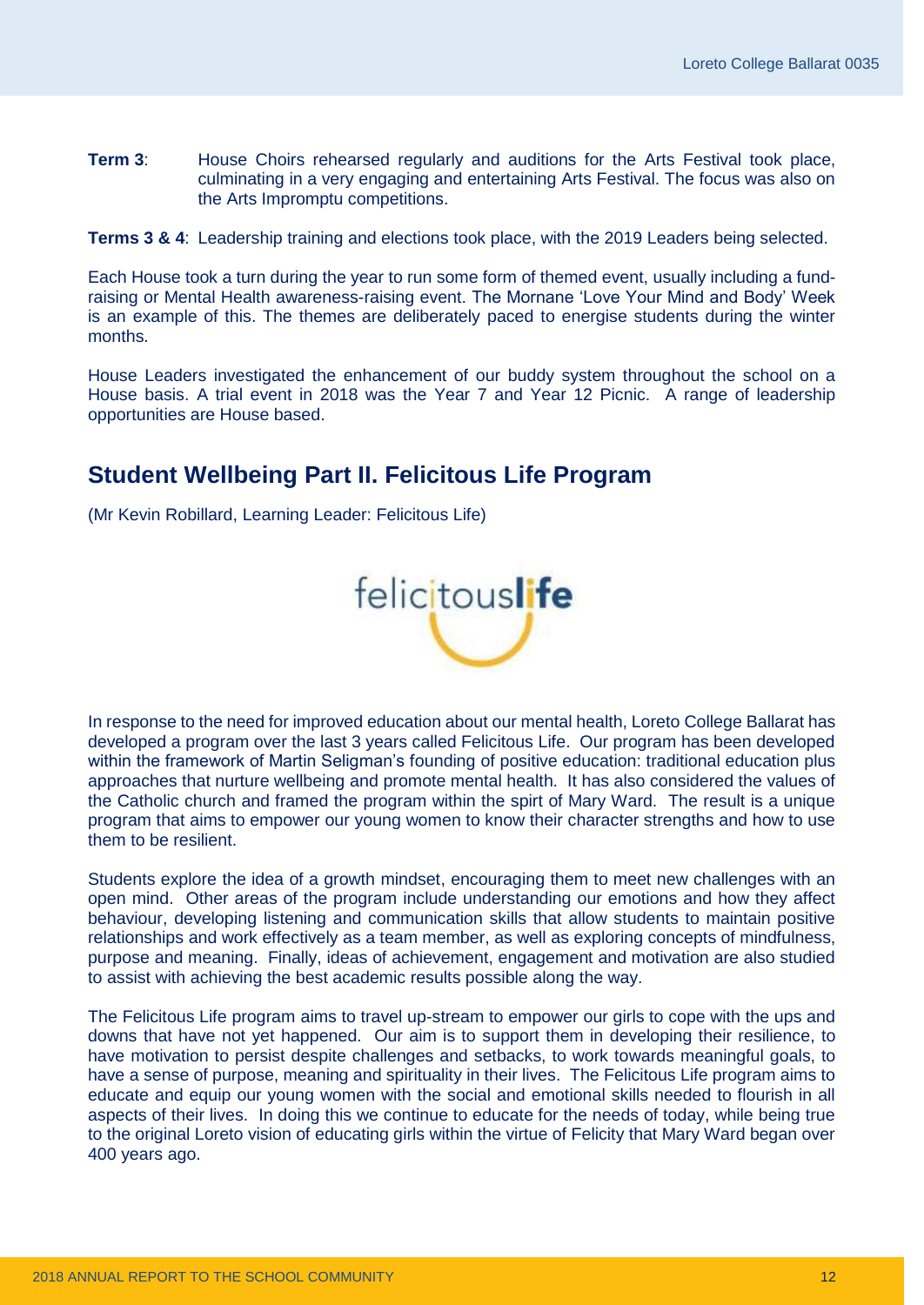### <span id="page-14-0"></span>**Learning & Teaching**

(Ms Linda McDonald, Deputy Principal: Learning & Teaching)

Throughout the year I attended many community events and met many prospective students and families. I am often asked "What sort of a school is Loreto College?" When I reflect on the answer to this question, I feel very proud to say that we are a Catholic Girls' School in the Loreto tradition and we provide a holistic education for students, aware of the diverse gifts and talents of our students. We believe that our holistic education, which is both rigorous and empowering, will prepare our girls and young women for life in the 21st century.



In the media we regularly read that the needs of the work force are constantly changing and that many of the jobs our girls will step into in their adult lives have not yet been created. Educational research informs the design of our curriculum and wellbeing system, focussing on the diversity and personal skills that will assist them in many future careers. Having strong literacy and numeracy will be essential in all areas of the girls' lives. Skills which have been identified as those transferable skills which students will need in any industry in the 21st century include strong personal and interpersonal skills such as creativity, problem solving, project management, collaboration and critical thinking.

In 2018 our students at Loreto College, Ballarat were able to enjoy a rich and engaging curriculum. With the opening of the Ballarat Tech School in 2018, our students had the opportunity to practise these transferable skills within the programs which are based on the STEM principles. Students from Years 7 to 12 were involved in programs, including the humanoid robot programming, virtual reality scene making and 'Innovation with Australia Food' which focus on real-world applications. These experiences have allowed our students to experience hands-on learning in productive teams as well as exposing them to possible industry pathways. The Year 8 students enjoyed two days at the Ballarat Technical School where they worked to program a robot called Nao to do many wonderful tasks. A small selection of the students were invited back for a master class and, by the end of the day, they had their robots taking café orders and dancing.

We have increased STEM education in the school with the introduction of a new unit in the science curriculum at Year 7 level. The students used programming and robotics software to create programs to move robots to solve problems in a virtual world which eventually led to the construction of physical Lego robots that completed real world challenges. Coding has been introduced into the Mathematics curriculum.

Early in January Ella Kendell attended the National Youth Science Forum (NYSF) in Canberra. This was an engaging and rewarding experience for such a passionate science student. In March we had a visit from the RAAF with their flight simulator. Some senior physics and mathematics students had the chance to feel what it is like to fly a fighter jet, with many making successful landings. We then hosted Engineers without Boarders from Melbourne University who visited many classes over two days. The students investigated how non-government organisations distribute resources to affected areas after natural disasters occur, including how water can be filtered and made drinkable in an emergency situation. The other workshop involved designing and coding a distress beacon to emit the international signal for SOS. Both sessions were fully immersive with many opportunities to think creatively to solve very complex problems.

Many students took up the offer of outside-school science experiences with some completing work experience at Deakin University, attending Longerenong College for the Defying the Drift program, at Federation University for the ConocoPhillips Science Experience, others taking on the challenge of competing in the Biology Science Olympiad.

We introduced Agricultural and Horticultural Science as a Year 10 elective with the view to offer this as a new VCE subject in 2019. The students visited dairy farms, the trout farm, the sale yards and the Ballarat Technical School to look at the innovative technology of a FarmBot.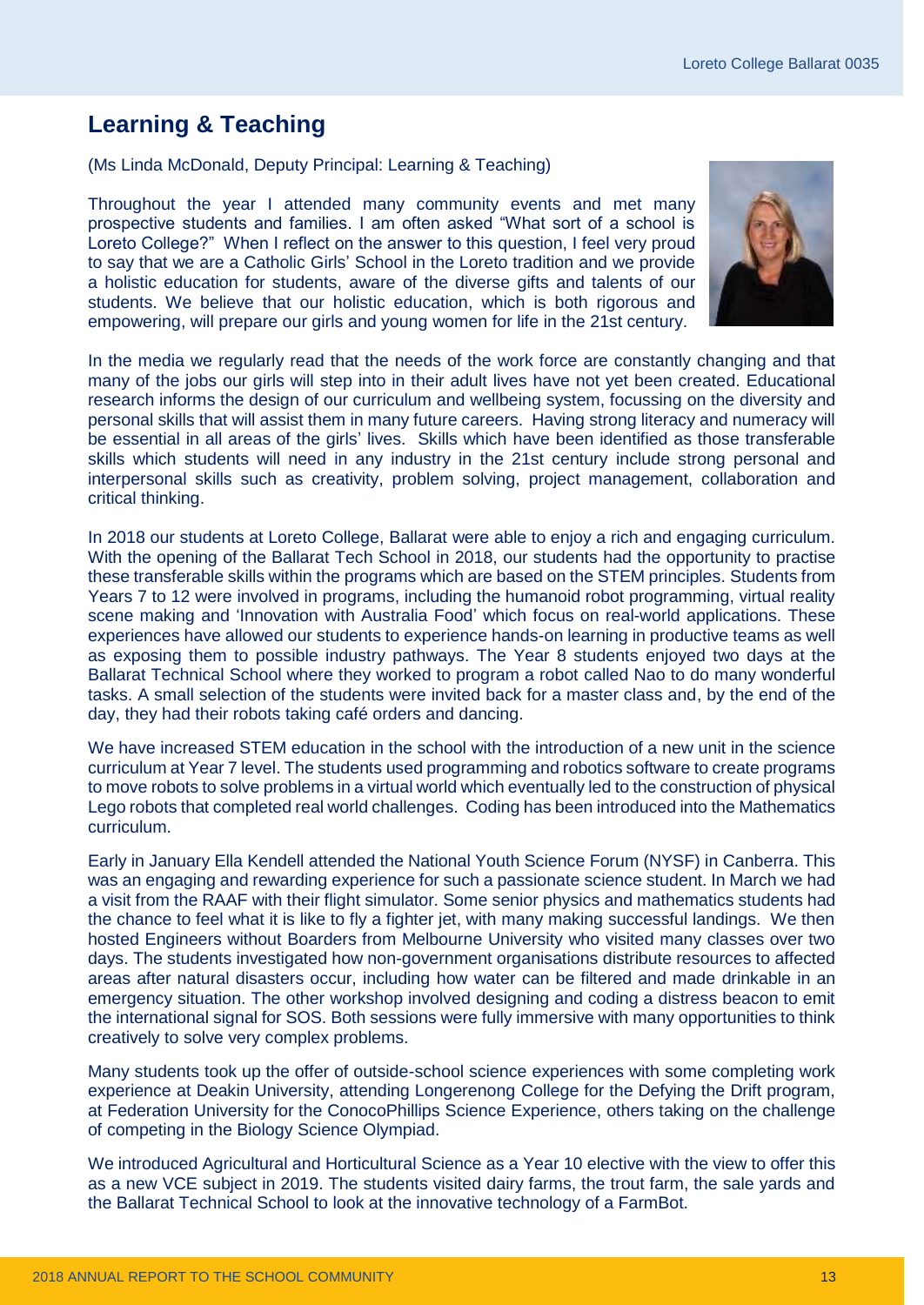In both Product Design and Technology and Food Studies, students continue to be actively involved in each aspect of the design process as they discover through investigation and generate ideas that meet the specifications of the problems with which they are faced.

The students experience excitement and achievement when working independently to make decisions and being engaged in the production of their preferred option, whilst reflecting on the end product. This has included them working with 3D printers as they design buttons and tags to be used in garment construction in Product Design and Technology, which were beautifully displayed during the Fashion Parade. In Food Studies students used a variety of flavours and ingredients to create healthy meals. Multi-media students engaged in the creation of audio visual productions, including animations, the use of the green screen and web design. The Information Technology students were involved in programming whilst using Visual Basic and Action-script. Technology students are truly critical thinkers who are challenged to develop skills for the future though hands-on learning in this curriculum area.

There were many exciting achievements for the Arts Faculty, with a Year 12 student selected to perform at the Top Class Dance program as part of the 2018 VCE Season of Excellence. It was also a lovely surprise to find a past pupil opening the 2018 NextGEN Exhibition and to see the number of Loreto students invited to showcase their work, with some then being awarded prizes. Three Year 8 Arts achievers were awarded a Loreto Past Pupils' Association Performing and Visual Arts Scholarship and one Year 8 Arts achiever was awarded the Loreto Performing and Visual Arts Encouragement Award.

The theme of Justice could be seen threaded through student work. The Visual Art VCE Exhibition, One For All, was a highlight with many creations exhibited setting a more humane world beside the real world. We saw the screening of the creations of the Year 12 Media students and the awarding of The Gillians included in the exhibition, immersing students in an evening of visual expression. Year 12 Drama students developed a drama work through a female lens and performed this piece to Year 8 students. Year 11 Theatre Studies class performed an abridged version of Oscar Wilde's moral comedy "The Importance of Being Earnest" then, in Unit 2, they produced David Campton's feminist piece called "The Cagebirds", a play which prompted much feminist discussion and analysis of oppression.

Junior Arts students were immersed in the Arts-rich curriculum, with our Year 9 Music students creating their own social justice blues compositions. Extension activities were broadened, with students from Year 7 – 12 taking part in intensive drama workshops with guest actor and director Alex Pinder. He encouraged them to play in order to find authenticity in their work and to find moments worth exploring artistically.

In the era of 'fake news', it is more important than ever that students develop their critical thinking skills to make up their own mind about the information they encounter in the wider world. With this in mind, the English Faculty introduced a number of new units and texts in 2018 that challenged students to think more critically. These included a study of Animal Farm, which fosters a broader exploration of political propaganda, and a Feminist Literary Perspectives unit where students explored a variety of texts and created their own alternative reading of Romeo and Juliet.

It remains important to engage with classic texts that are culturally influential in the modern world. Students explored the world of Shakespeare through "A Midsummer Night's Dream" and "Much Ado About Nothing" and other texts such as "The Crucible", "The Great Gatsby" and "Heart of Darkness" in the Literature subjects offered from Years 10 - 12. Students were also able to explore their creative side through their study of Alice in Wonderland in Year 7 and slam poetry in Year 8. As always, students produced some interesting and original pieces of writing throughout the year.

Our Physical Education classes in Year 7-9 provide an opportunity for students to consolidate their fundamental motor skills and apply these to a variety of different sports and recreational activities. Our physical education classes ensured there were moderate and vigorous levels of physical activity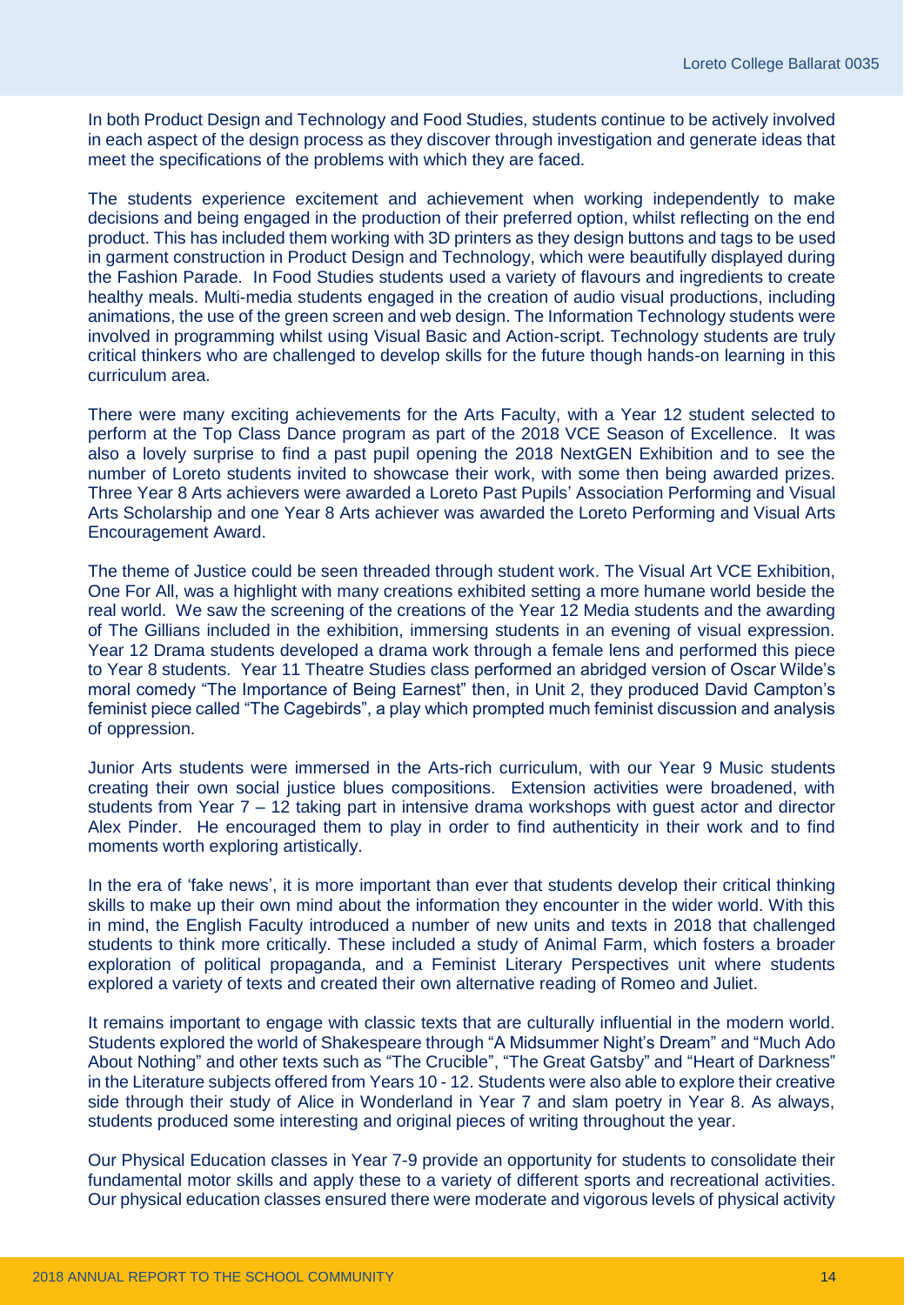recommended by the National Physical Activity and Sedentary Behaviour Guidelines. They reflected on their skill development and levels of participation during the unit and completed self-assessments at the end of the unit. A feature of each lesson was the strength exercises which were regularly performed with their teachers.

Central to the Health curriculum was the development of skills and knowledge that will empower students to make healthy choices for themselves by focussing on the physical, social and mental dimensions of Health. In our SensAbility Program (Year 7 to 9), students explored important life and interpersonal skills that are designed to develop and enhance resilience. The basis of these skills is an understanding of the Six Life Senses.

A unique aspect of the Health and Physical Education learning area is the wide range of learning situations that provide opportunities for developing interpersonal and collaborative skills, good communication, and decision-making and goal-setting skills. Learning episodes also provided the possibility to develop leadership, positive team behaviours and strategies to cope with individual challenges.

Our VCE Health and Human Development and Physical Education classes continued to be a popular choice for our students. Our staff provide dynamic, challenging and supportive learning environments to enable the girls to achieve the best possible outcomes. Many students consider studying courses in the Health Sciences when they finish school.

Change is the one constant of life. It is also an essential feature of studies of Humanities from History to Geography through to Accounting and Global Politics. 2018 saw change occur throughout the Humanities Faculty. We saw changes to study designs at VCE levels for Legal Studies, Sociology, Australian and Global Politics and this has seen new learning challenges for both our staff and students which they have embraced with enthusiasm.

Loreto College enjoyed success again in 2018 in the Premier's Spirit of Anzac Competition, with Laura Stedman of Year 10 being awarded a study tour to Singapore for her embroidery task that she created inspired by the Great War.

The Humanities curriculum continued to be innovative and inspiring, responding to changing world events and the demands of the 21st century. Year 7 students explored using Padlets to share their research on ancient Rome. Year 8 students were immersed in the medieval world during a day of engaging activities at Kryal Castle. Year 10 Legal Studies students visited the Magistrates' Court whilst Year 11 Legal Studies students met with prisoners at Loddon Prison to deepen their understanding of the legal system. VCE Sociology students visited the local Greek Orthodox Church to learn about culture and community. VCE Business Management students grappled with the complexities of running their own small businesses. This is only a snapshot of the remarkable work that takes place within the Humanities faculty each year.

In Mathematics, as well as focusing on problem solving in class, many of our students participated in challenging co-curricular Mathematics events, further developing their problem-solving skills and their ability to apply Mathematics in a range of situations. There were a number of these types of activities on offer in 2018, including the Mathematics Challenge, Mathematics Olympiad and the AMT Mathematics Competition. A Year 10 team of students participated in the Science and Engineering Challenge, taking on schools in our region to complete some challenging engineering tasks. In an exciting finish, our students narrowly beat other schools to become the overall winners on the day!

Back in the classroom, some of our Year 7 students were fortunate to be able to participate in a collaborative learning experience with the Year 11 Multimedia class. They completed a number of coding activities and enjoyed being mentored by the Year 11 students in learning about the Visual Basic language of computer coding. The senior students were able to assist Year 7 students to see what goes on behind some of the technological processes that we see on our screens.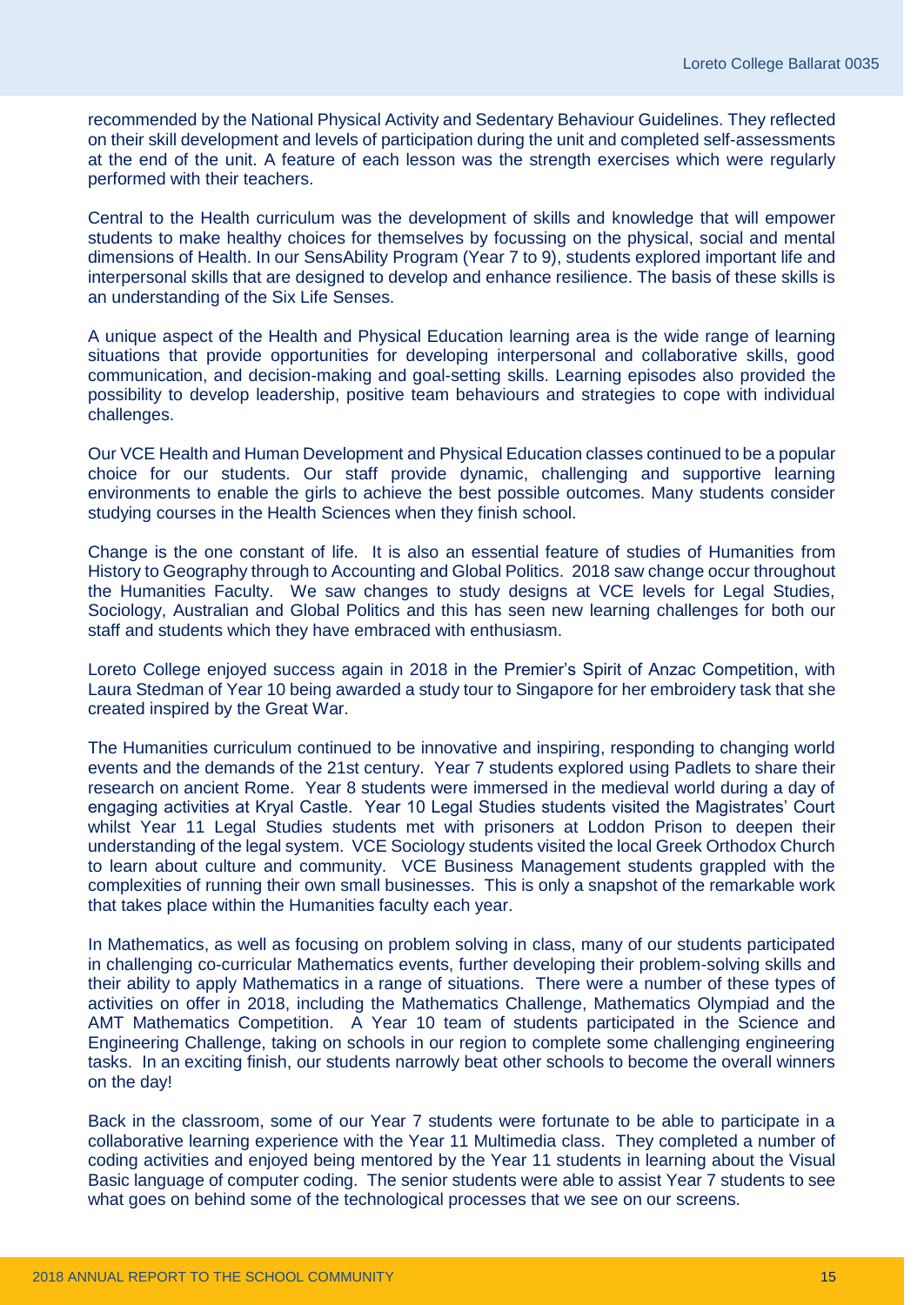The Language Department continued to work hard promoting the value of learning languages to the College community. A new cross-curriculum unit- Spy Play - was developed for Year 7 French and Drama classes. Through this unit, students were immersed in the Spy Play, extending their French language. This unit was initiated by Miss Halley and Ms Colmont with Mrs Greet. A Happi Coat Design Competition was held in Term 1 and 2 for all Year 7 and 8 students and the quality designs for this competition clearly showed the students' enthusiasm and creativity. We were impressed by their originality and their strong cultural knowledge. Following up the junior students' inspiration, a group of keen Year 10 students from the Japanese class regularly met and created school Happi Coats.

The Year 7 Japanese classes went to the Japanese restaurant, Kambei, where they experienced authentic Japanese food. Year 10 Certificate II in French and Japanese continued to be successful. Having to complete the assessment in real settings such as a Café and Sovereign Hill was a highlight. The College hosted the Year 12 Morning Japanese Exam Seminar to support the students in this region. The French Year 12 class travelled to Melbourne to attend the Year 12 Matinee de Francis and gained some exam strategies for the oral and written exams. A group of 11 students from Year 10 and 11 French classes were very excited about their trip to New Caledonia in December. Three Year 11 students from the Japanese class took part in the immersion programs offered by Shibuya Kyoiku Gakuen in Tokyo in January 2019. Seven Year 10 students entered the Japanese Speech Competition.

In 2018 we welcomed the French Language Assistants, Miss Audrey Halley from Normandy in France. She was in the process of completing her Master of International French Teaching. Our Japanese Language Assistant in 2018 was Miss Miku Terazawa. She was in the process of completing her Degree of English Language.

In the Loreto year of Justice our students, particularly in our Religious Education program, were consistently given opportunity to explore their purpose as Catholics in our world. Our students were provided with a range of opportunities to grow in their understanding of their privileged position and their responsibilities in working towards the common good.

The Religious Education Faculty has reviewed the curriculum offered, with Catholic Identify data informing this. We understood, through the analysis of this data, that our students are diverse in their knowledge and faith, and as a staff we continued to endeavour to create a curriculum that provided ample opportunity for learning and understanding and importantly that challenged and engaged them.

Our students continued to enjoy their learning outside the classroom with the successful Retreat program. Each year level was provided with the opportunity to step into a retreat experience, exploring a focus that is relevant and engaging in prayer and reflection. When asking Year 12 students of their memorable moments here at Loreto College, inevitably their memories come from these unique occasions spent with friends and teachers.

The focus of the members of the Religious Education Faculty was on delivering a curriculum that acknowledged and embraced diversity and enabled our students to question, understand and grow in their faith. Through our Religious Education curriculum, students were charged with the responsibility of living 'according to justice, fairness and respect for all human beings.' (Pope Francis).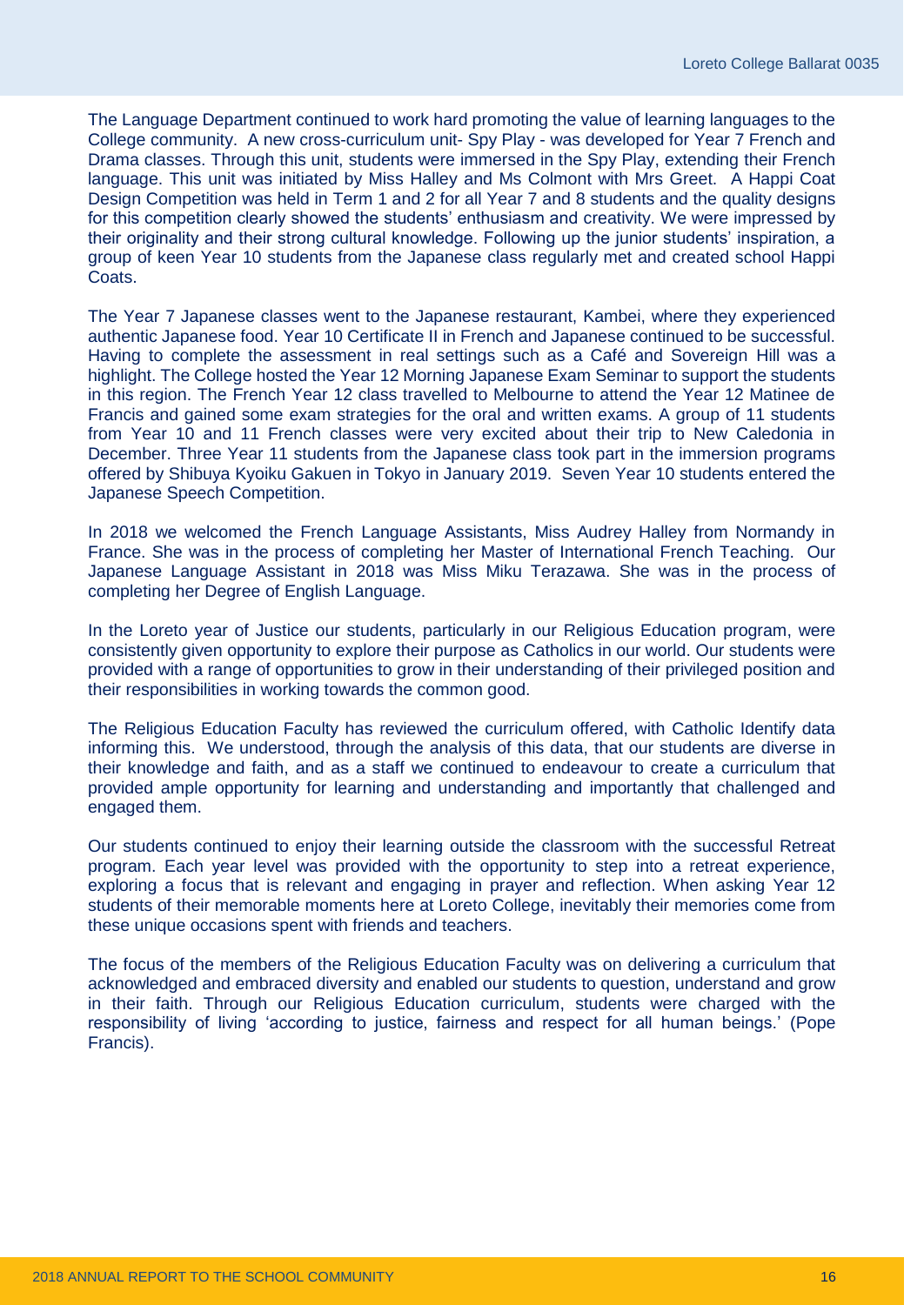### <span id="page-18-0"></span>**Co-Curriculum Program**

The Co-Curricular program is an integral aspect of the education we offer, extending the learning and wellbeing environment beyond the classroom, with diverse opportunities open to students to develop and extend skills, including collaboration, communication, critical thinking and creativity. New friendships were developed as students engaged in activities with peers with similar interests.

#### **Performance**

(Mrs Marcella Crowley – Co-Curricular Leader: Performing Arts)

The Arts Captains for 2018 provided strong, inspiring leadership, encouraging many Loreto girls to explore and share their talents with the school community.

In Term 2 and 3, Coffee House was held at a new venue, 'The Yacht Club'. Many students became involved, showcasing their talents. Coffee House proved to be one of the favourite events on the Arts calendar for performers and audience alike.

The House Choir competition in Term 3 continued to astound with a variety of songs, harmonies, band instrumentation and synchronized movement created by the Arts Captains. The House Choir Competition was very strong with Barry performing 'Girls Just Wanna Have Fun', Ward a 'Pricetag/Where is the Love' mash-up, Mornane, 'Ain't No Mountain High Enough' and Mulhall, "Some Nights'. Junior Houses performed 'This is Me' with Ward House taking out first place and Mulhall winning the Senior House Choir competition; with its strong vocals and slick choreography it was hard to beat.

The Arts Festival 2018 was a culmination of many weeks of auditions by over 140 girls to create a final show of some of our greatest Loreto College performers. At the performances the winners of our trophies were announced: Junior Participation – Ward, Senior Participation - Ward, Senior Drama - Ward, with the overall winner being Ward. We congratulate all of our 'Shooting Star' Loreto girls who were involved in many and varied ways in performance and backstage. We can't wait to see where the performing arts take you in the future.

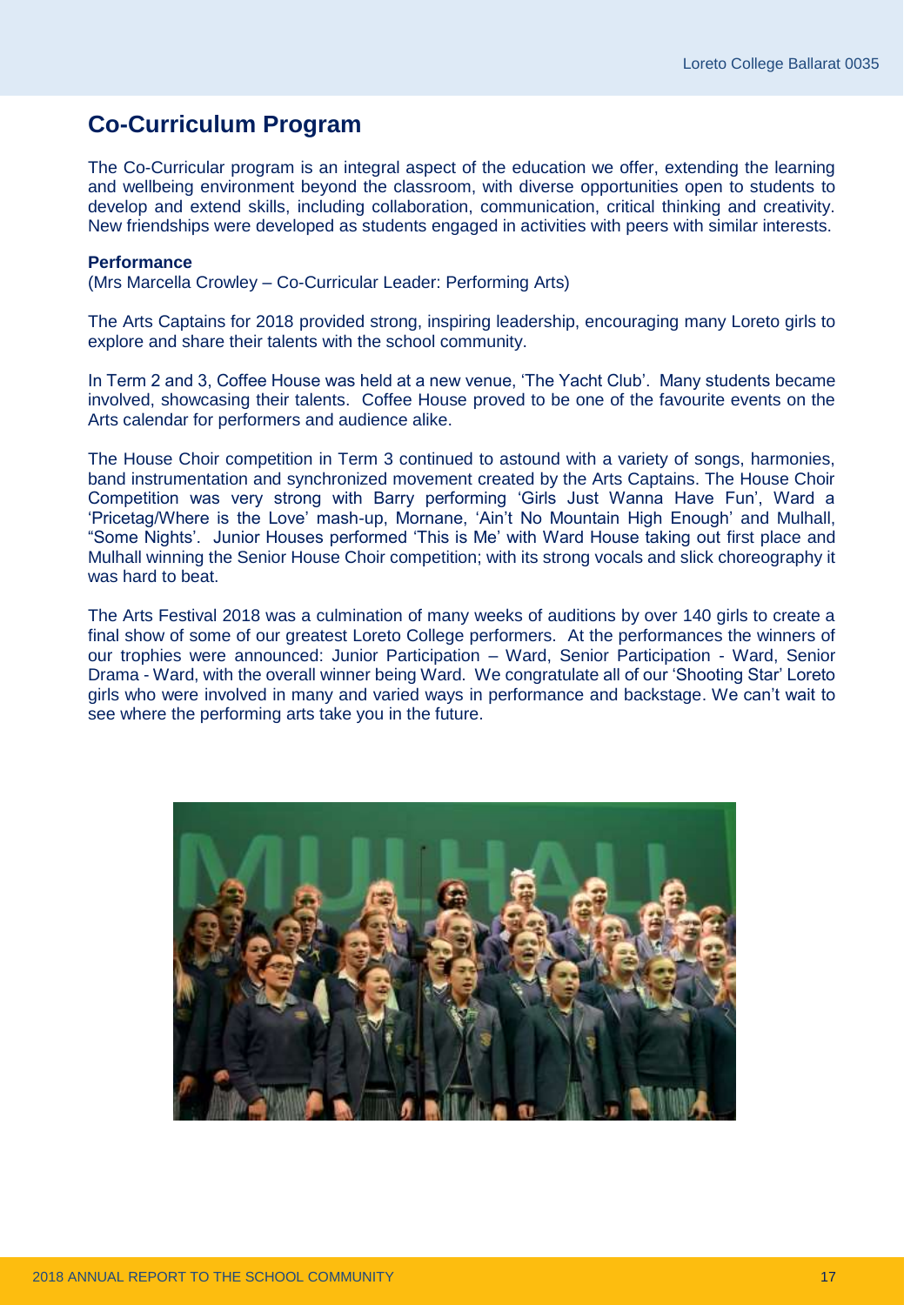#### **Music**

(Mrs Simone Jans - Co-Curricular Leader: Music)

2018 opened with the usual flurry as ensemble rehearsals commenced and lessons began.

In 2018, 14 tutors assisted more than 250 students in the process of mastering their instruments and performing within an ensemble. Activities ran throughout the year with musicians contributing to the Opening School Mass, Fathers' Day Mass, Mothers' Day Mass and Liturgies. Musicians performed in the BOAA Festival Performance, at the Eureka Dinner, Mid-Year Concert, VCE recitals, Year 10 recital, vocal, piano, woodwind, string and percussion soirees, Eisteddfods, Beauty and the Beast, Coffee House performances, the Arts Festival, the Graduation Mass and Christmas Concert and enjoyed a visit from the Melbourne Symphony Orchestra.

I would like to congratulate each and every student for her hard work and dedication in developing her musical skills and, most importantly, for sharing her love of music with the school community. I would especially like to thank the student leaders of each ensemble for their positive encouragement and guidance. Appreciation was extended to the Year 12 students for their commitment to, and passion for, the Music Program.

#### **2018 ENSEMBLES**

- Bijou Orchestra Simone Jans/Kate Carman/Miram Kris
- Drama Ensemble Tammy Vandenberg/Mika **Wallace**
- Drum Line Michael Evans-Barker
- Flute Ensemble Helen Hardy
- Guitar Ensemble Joseph Zreikat
- Junior Choir Marcella Crowley/Heather Wray
- Junior Concert Band Marcella Crowley
- Liturgical Choir Marcella Crowley
- Loreto Blues Simone Jans/Heather Wray/Tania Grant/Stephanie Greet
- Loreto Opine Stephanie Greet
- Senior Concert Band Simone Jans
- Stage Band Simone Jans
- String Ensemble Kate Carman
- Woodwind Ensemble Kath Saunders

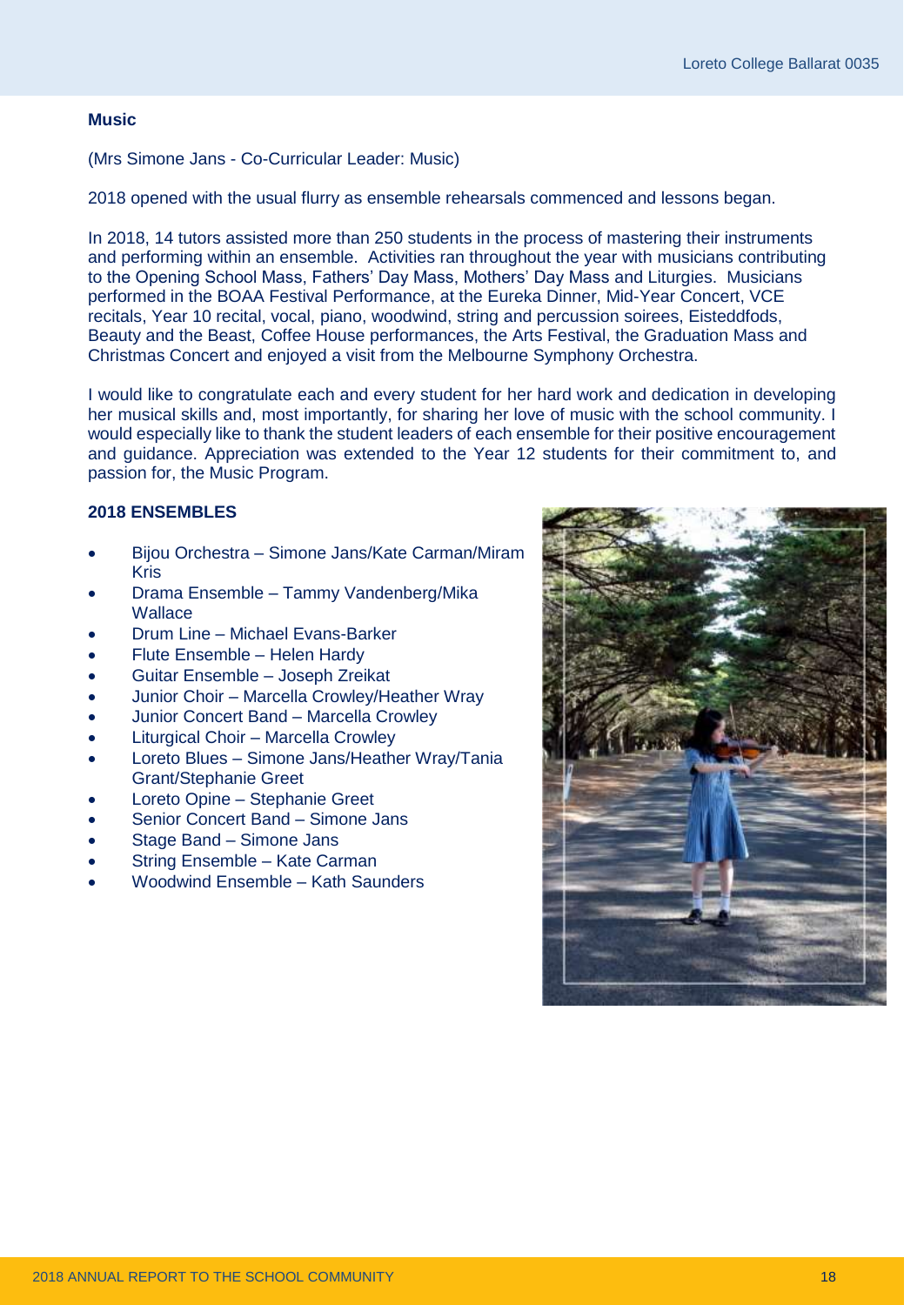#### **Sport**

(Ms Megan Poulton & Ms Naomi Russell: Co-Curricular Sport Leaders)

It was a jam-packed year in sport in 2018. Students were involved in our after-school sport program run by the Ballarat Associated Schools (BAS). Many teams throughout the year represented Loreto and we were very proud of the way they have conducted themselves. The students are always enthusiastic and skilled in the team sports and they created many great memories of these times. Our program has a wide range of sports, and students were offered many opportunities to be physically active throughout the year.

Our program would not run without the help of all our staff members and we extend a very big thankyou to all involved. They are very supportive and passionate with their involvement in their chosen sport.

We farewelled our Year 12's who made a significant contribution to our sporting program. Their achievements over the six years of representing Loreto is to be commended and they have been fantastic role models to our junior students. Some of our Senior sporting teams were successful in finals in 2018. Our Junior and Intermediate teams were involved in a round robin competition with the top of the ladder declared the Premiership team. Congratulations to all our participants.

#### Loreto Sports –

Term 1 – Lawn Bowls, Junior Volleyball, Junior Basketball, Intermediate Volleyball, Senior Tennis, Senior and Junior Henderson Shield Championship, Senior Softball, Senior Cricket, Loreto Swimming Carnival, Loreto Athletics Carnival, BAS Swimming Carnival and Loreto College Rowing.

Term 2 - Junior Hockey, Junior Soccer, Junior and Senior Badminton, Intermediate Basketball, Senior 1<sup>st</sup> to 4<sup>th</sup> Netball, Senior Football, BAS Athletics Carnival, SCSA Athletics Carnival, Brehaut Badminton Championship and Cheerleading

Term 3 – Year 7, 8 and 9 Netball, Junior Football, Junior and Senior Racquetball, Senior Soccer, Senior Hockey, Senior Volleyball, BAS Cross Country, BAS Road Relay, BAS Lap of the Lake, Victorian All Schools Cross Country Event and Loreto Rowing.

Term 4 – Junior and Intermediate Tennis, Junior Cricket, Croquet, Year 10 Netball, Come and try Frisbee and Loreto College Rowing.

#### **BAS Sport Premierships:**

- Junior A Basketball and Junior B Basketball
- Intermediated Volleyball.
- Senior B Tennis
- $\bullet$  1<sup>st</sup> Netball
- $\bullet$  4<sup>th</sup> Netball
- Senior Soccer
- Junior 2<sup>nds</sup> Netball and Junior 3rds Netball
- Junior and Intermediate BAS Athletics and Overall Girls Aggregate
- Junior, Intermediate and Senior Lap of the Lake and Overall Girls Aggregate
- Intermediate A and B BAS Road Relays
- Junior and Intermediate Cross Country and Overall Girls Aggregate
- Junior Girls Tennis LC Blue
- Inter Girls Tennis LC Blue
- Junior Girls Cricket LC Blue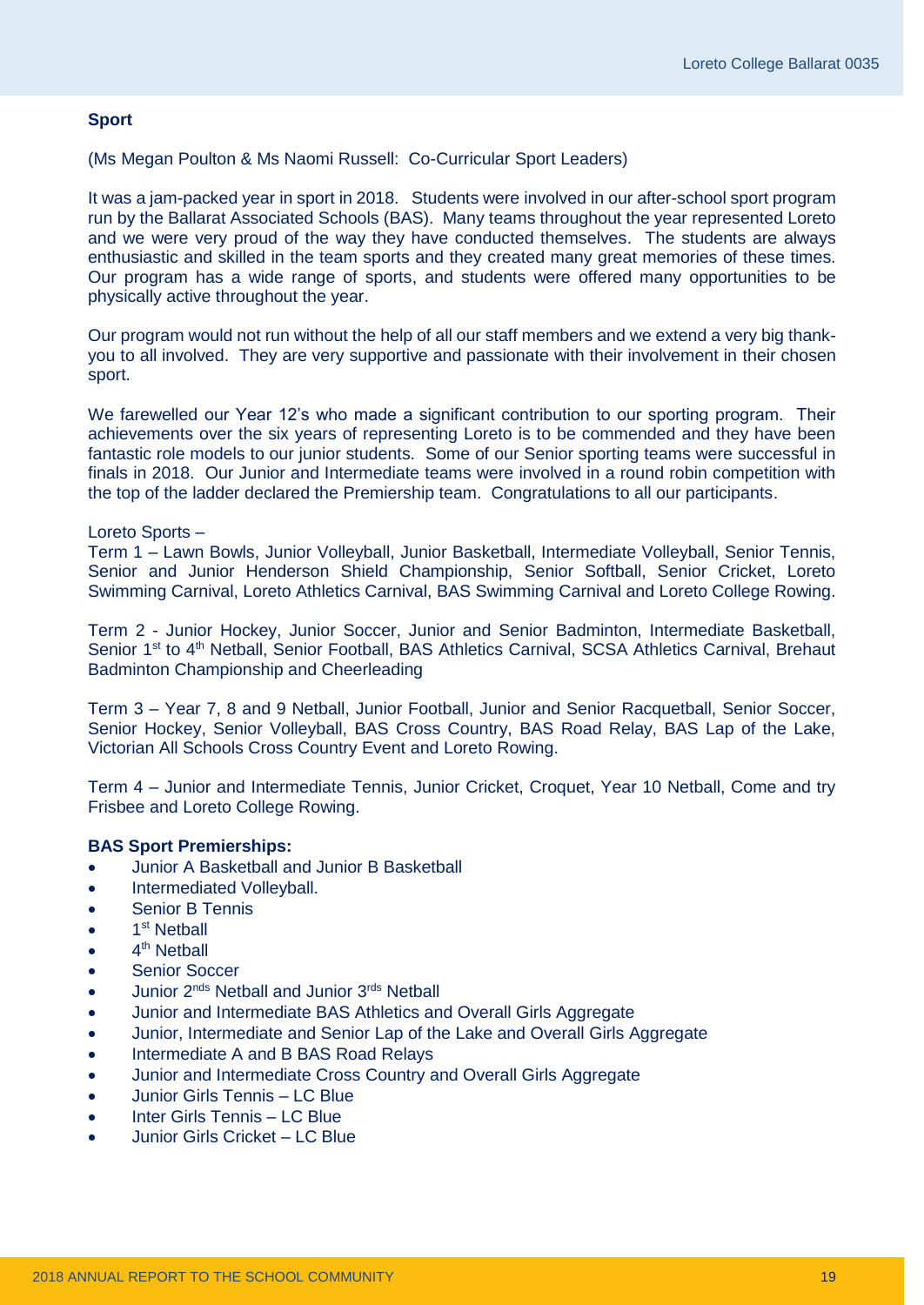#### **House Swimming Carnival**

Our annual Swimming Carnival was held once again at the Eureka Swimming Pool. The weather was perfect with some cloud early on that opened up into a beautiful sunny day. The girls' spirit throughout the day was extremely high from all of the Houses and the newly introduced House Spirit Stick was awarded to Barry at the end of the day. Many girls participated in the 50m events with enormous numbers in the 25m races that were held across both the pool and the team events. The water polo once again was a huge hit with many girls trying it for the first time. The Year 12 synchronized swimming, which has now become the final feature of the day, was entertaining with Barry victorious. We would like to congratulate the enthusiasm shown from all participants.



Divisional House Winners: Juniors – Ward Intermediate – Mornane Senior – Barry

#### **BAS –Swimming Carnival**

The BAS Swimming Carnival, a twilight meet, was held at the Ballarat Aquatic Centre meet in February. Loreto won the Senior Girls divisions and was placed 2<sup>nd</sup> in the Intermediate section and 3<sup>rd</sup> in the Junior Section. Loreto placed 3rd overall in the Girls' Aggregate. Every girl gave her best performance and there were some great individual efforts and a high standard of representation for the school.

#### **House Athletics Carnival**

We headed to Ballarat Regional Centre in March for our annual Loreto Athletics Carnival. We used the electronic timing gates to help with the sprint races, providing very accurate results. There were many enthusiastic girls throughout the day participating either on the track, in the field or part of the team events. The girls lined the track to watch the year level relays and cheered loudly for their House team mates. The finale to the day, the Tug of War event, saw each year level trying to win the contest of dragging the competing House team across the line.

Divisional Winners - Junior – Barry Intermediate – Barry Senior – Ward

Winning House: Barry

#### **BAS Annual Athletics Sports**

Our Loreto team was in fine form for the 2018 BAS Athletics Carnival. It was held in April at the Ballarat Regional Centre. All students were dependable, independent, keen and committed to doing their best for Loreto. The competition was once again extremely close with Loreto taking out the Junior and Intermediate divisions and 2<sup>nd</sup> in the Senior division, winning the Girls Aggregate.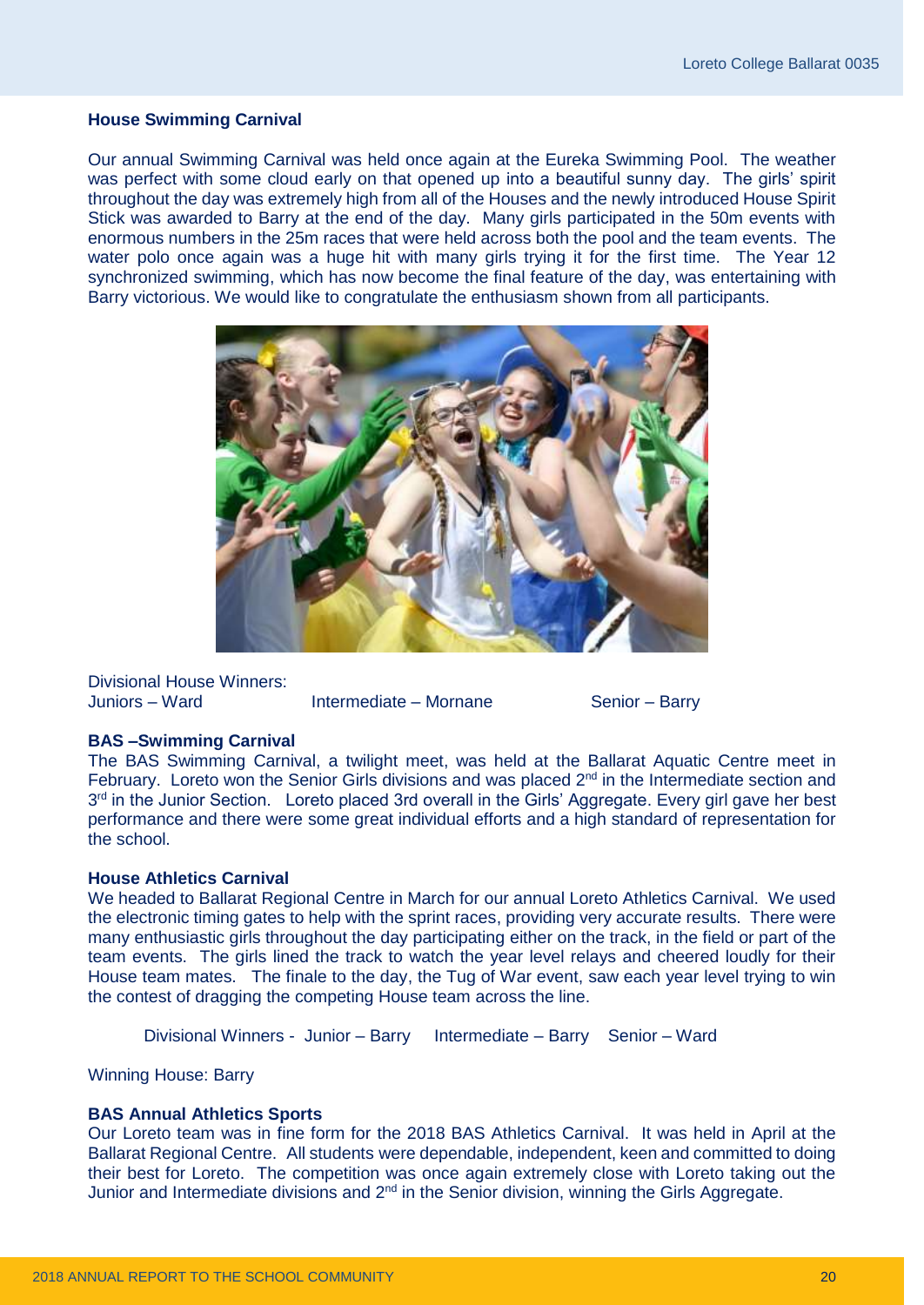#### **SCSA Division 1 Athletics Carnival**

We headed to Lakeside Stadium in May for the Secondary Catholic Girl's School Association (SCSA) Division 1 athletics competition. We had a very early start and the weather started with heavy cloud that later on opened up to lovely sunshine. The girls performed very well on the day and we achieved a first place in the Senior Girls division by a narrow six points. Our Junior and Intermediate divisions were placed  $2^{nd}$  and we were place  $2^{nd}$  overall by a small margin of sixty-three points.

#### **Cross Country Season:**

- **Loreto Lap of the Lake:** On Thursday 17 May our Loreto College Lap of the Lake was held in honour of former student Emma-Kate McGrath. The 2018 Lap of the Lake was different due to the percentage of students actually running rather than walking - by far the highest it has been in recent years. The reason for the improvement can be attributed to one thing alone – recognition and respect for Emma-Kate McGrath. Students in Years 7 and 8 completed 4km of Lake Wendouree and girls in Years 9-12 completed the 6km circuit. This was a very special, moving occasion with Emma-Kate's mother, Abby McGrath, officially starting the event and participating in the run as well. Students and staff wore white and purple ribbons in memory of Emma-Kate and to raise funds for Meningococcal research and awareness.
- **BAS Road Relays:** The first BAS events for the Cross-Country season was the Road Relays held on the first Thursday of Term 3. This event is held over a fast, flat section of Lake Wendouree and involved four runners completing 1500m each along the lake foreshore in a relay formation. In chilly conditions, the Intermediate A and B girls ran very impressively with both teams placing first in their events. All other Loreto teams in both the A and B divisions are to be congratulated on their individual and team performances, with each team finishing second in their respective section. Overall, Loreto placed a very close second in this event.
- **BAS Cross Country:** The second of the BAS Cross Country events saw runners across the BAS schools completing a challenging course around Damascus College. The junior and intermediate teams ran beautifully and placed first in their respective divisions, with the senior girls also competing impressively and finishing a close second in their age category. Overall, Loreto was clear winner of the Girls Aggregate.
- **BAS Lap of the Lake:** The final Cross Country event was the prestigious Lap of the Lake. In mild, Spring-like conditions (with a hint of wind!), our Loreto runners again competed admirably. Our junior runners completed a 4km section of Lake Wendouree and the intermediate and seniors completed the entire 6km lap. With unlimited numbers permitted to run in each age group, strong teams were represented across all three divisions. All of the Loreto athletes were very competitive, and our girls put in impressive individual efforts across the board, enabling the team to have a very successful day and again take out the Girls Aggregate in all three divisions. A special mention must go to our Year 12 girls, many of whom have been members of the Cross Country team over many years. We wish them well for the future.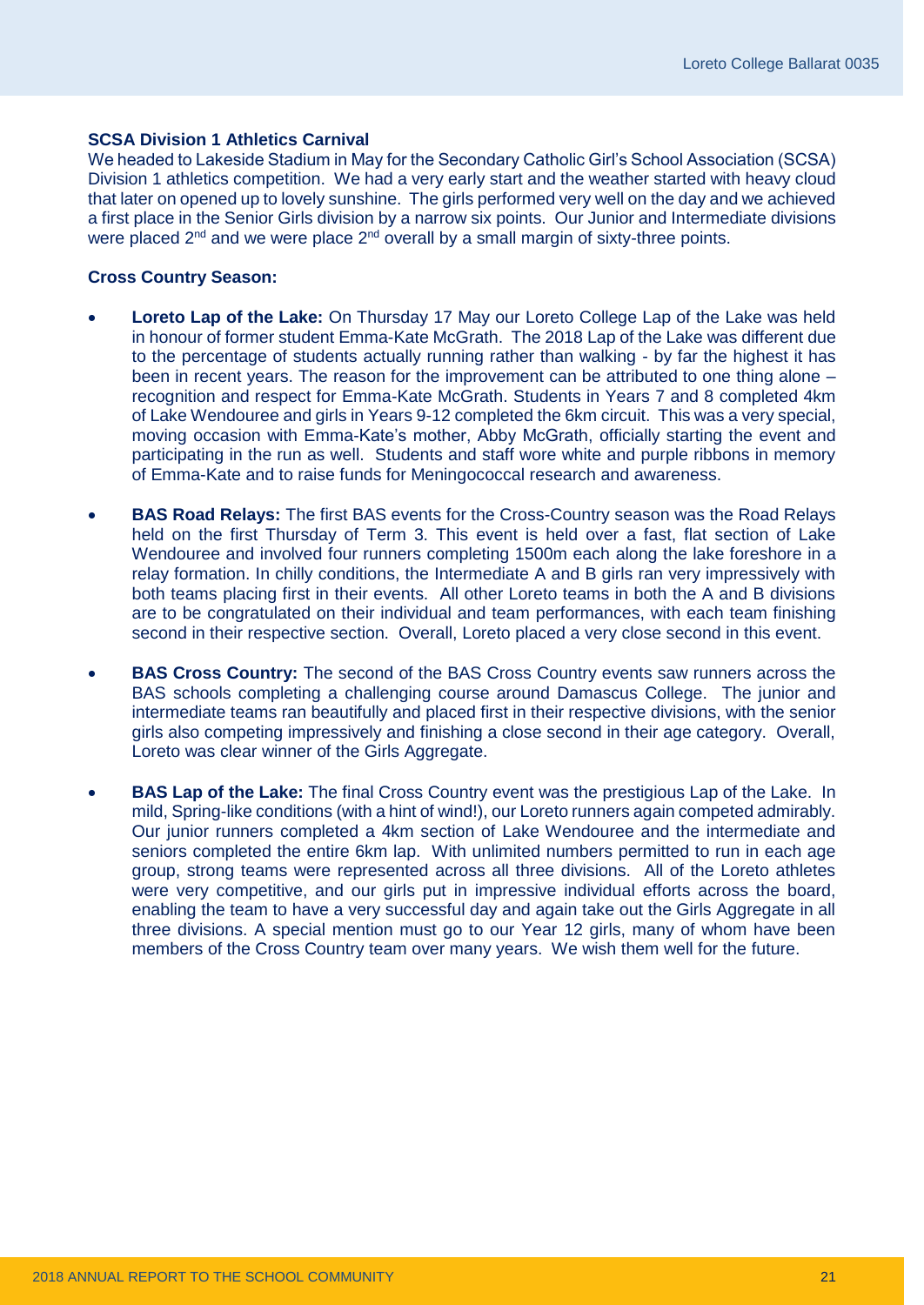#### **Debating and Public Speaking**

(Ms Tammy Vandenberg - Co-Curricular Leader: Debating & Public Speaking)

#### **Public Speaking 2018**

Loreto was well represented in public speaking competitions across the region this year and achieved impressive results. The students worked diligently to prepare speeches, research, memorise and deliver articulate and intelligent material.

#### **Royal South Street Debating**

'Water is more precious than gold'. This is just one of the many topics that our students researched and successfully persuaded an adjudicator and the audience. The level of debating was at its highest this year with all our junior teams winning their debates. Half of our senior teams were successful with some incredibly difficult topics including 'That live cattle and sheep exports should be banned'. We were the negative team for this debate and the students set aside their personal opinions and developed an impressive argument.

We had a total of ten teams. It was also wonderful to see Year 11 students take up debating for the first time and reap the benefits of team work, sophisticated research skills and enhanced oral communication skills. The academic benefits of Debating also supported their English oral tasks, developing an argument, research skills and the ability to 'think on your feet'. They also developed wonderful friendships along the way.

Two winning teams qualified for the semi-finals and won. The Year 12 team prepared a solid and compelling case 'That politics is an honourable profession'; however, they were narrowly defeated, ending six years of wonderful debating for these articulate young women. Our Junior team was successful in winning the grand final with the topic 'That school uniforms are beneficial.' A wonderful achievement.

#### **DAV – Debating Association of Victoria**

DAV debating saw a group of dedicated students work on five debates over six months. They were on top of the ladder for much of the competition and their last debate was 'power paired.' Their topic was 'That we should impose a mandatory minimum sentence for all violent crimes.' They were narrowly defeated by one point. An impressive result.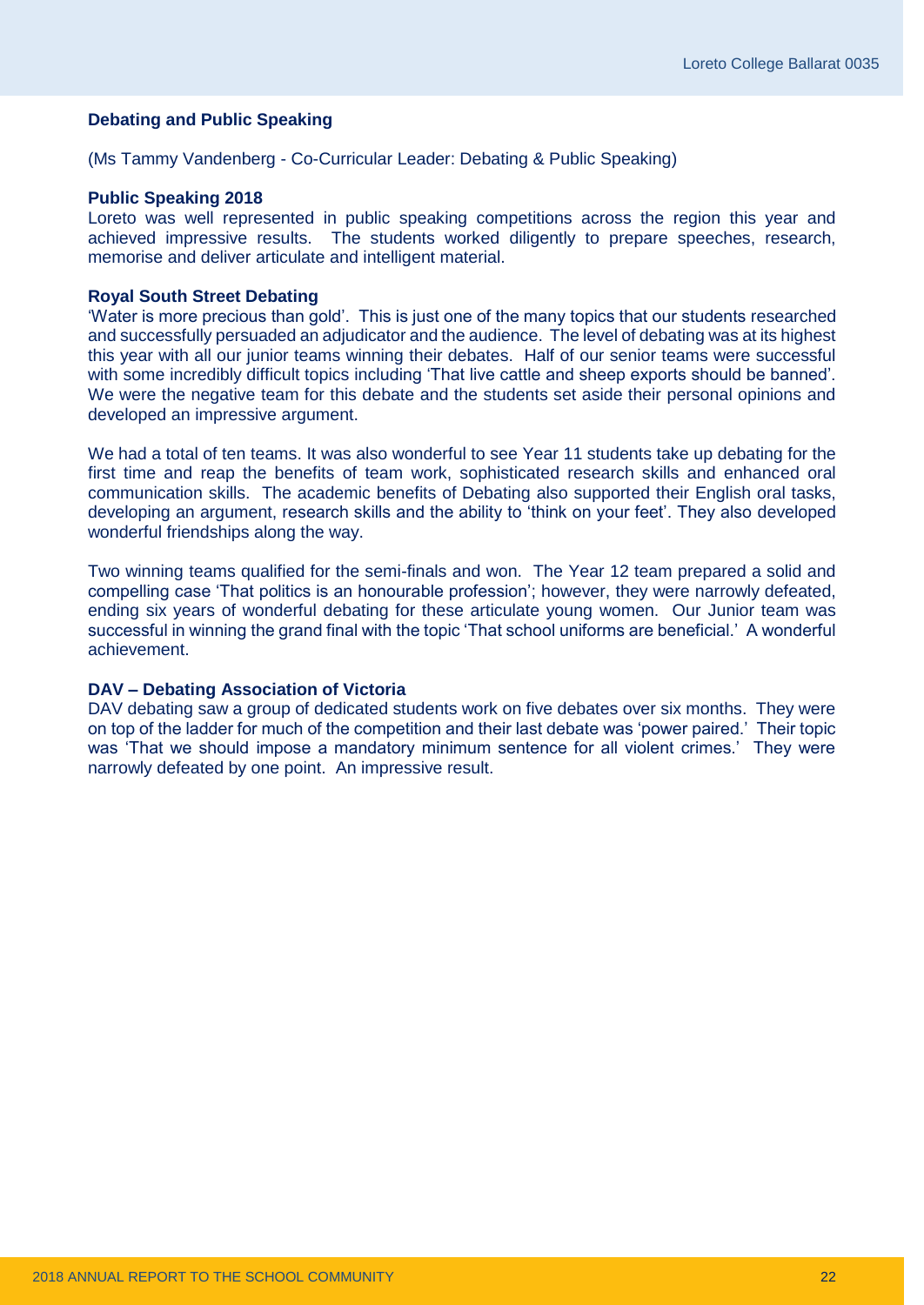### <span id="page-24-0"></span>**College Community**

(Mrs Judy-Ann Quilliam, Director of Marketing & Development)

2018 was all about the 'Loreto Spirit' as we continued to celebrate the authentic and unique identity of Loreto College Ballarat through the #loretospirit campaign. We connected our past, present and global Loreto Spirit through an unfolding array of annual calendar events, fundraising, stories and images on a range of platforms, supported by consistent branding and new signage throughout the school.



In March, past pupil and Pharmaceutical Research Scientist, Professor Michelle McIntosh (Class of 1991), was guest speaker at our International Women's Day Breakfast and her message was clear and consistent with the event theme, 'press for progress.' We also hosted our first Twilight Easter Picnic in the beautiful front gardens of the College on a gorgeous Ballarat autumn evening whilst listening to performances from our music students and past pupils, Olivia Loader (Class of 2017) and Molly Fisher (Class of 2012)



A slight disruption to classes for a few days in Term 2 was easily accommodated as we hosted scenes for the filming of the Michelle Payne movie, Ride Like a Girl. Many students and staff relished the opportunity for their brush with celebrity to appear as extras in the movie that opens on the big screen in 2019.

Reunions were held for the classes of 2017, 2013, 2008, 1998, 1988, 1978 and 1968 as well as the Loreto Kindergarten and Commercial College and annual Past Pupils High Tea Reunion. The first whole community Loreto Ball for many years was held in October for all past staff and students, with the strong overall reunion attendance confirming that our past pupils are keen to revisit the College, reconnect and reminisce; and the stories shared continue to strengthen our archival history.

'We've Been In Your Shoes' Career Evening was held once again, featuring ten past pupils from a diverse array of careers, who shared their career stories, wealth of knowledge, experience and advice with senior students; and significant rites of passage proudly continued, including the celebration of Loreto relationships through Mothers' and Fathers' Day Mass and the beautiful Graduation Dinner and Mass, which continue to be signature Loreto events.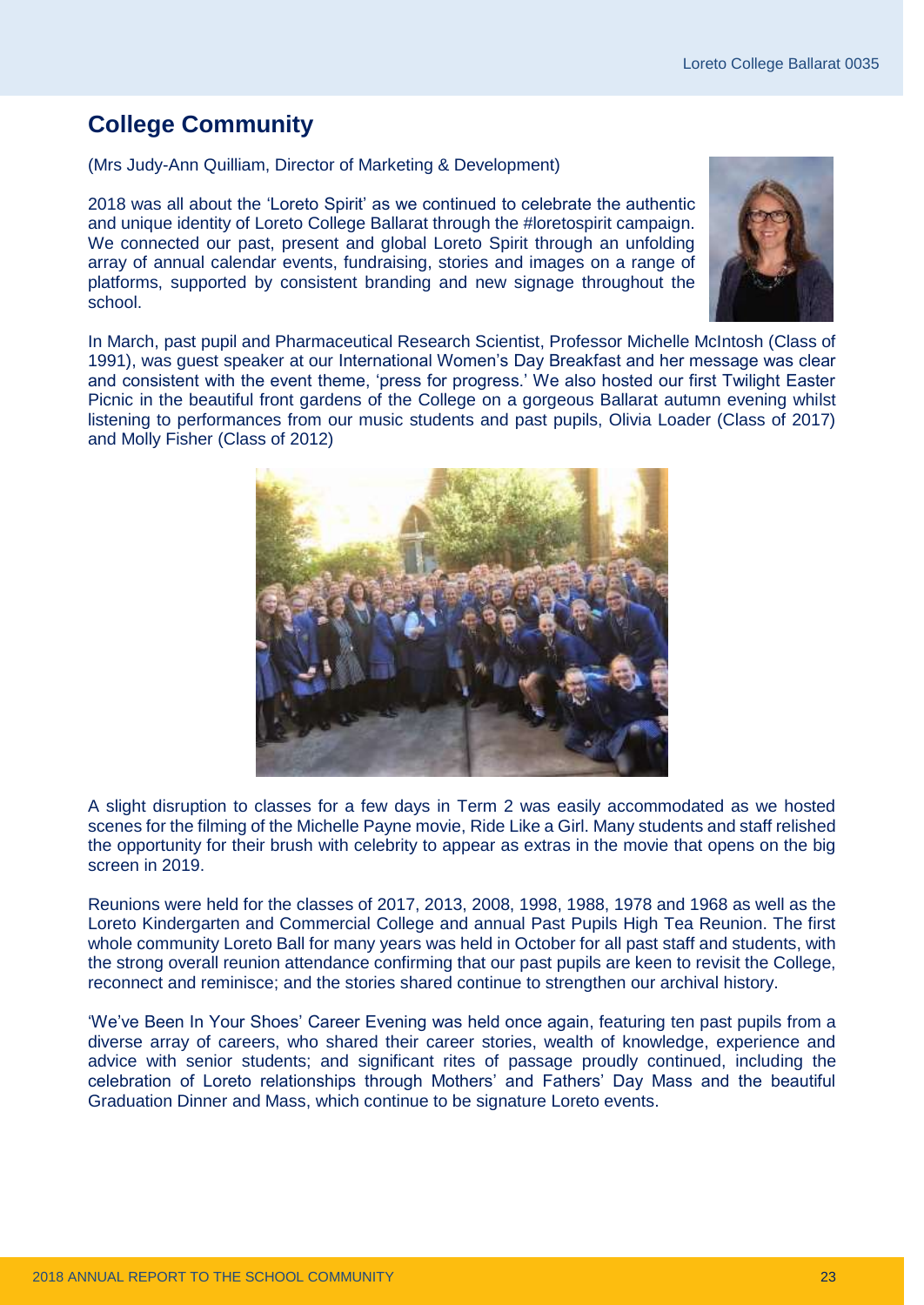### <span id="page-25-0"></span>**Leadership & Management: Staff**

Loreto College recognises the importance of professional learning opportunities for staff, both in supporting staff in reaching a key school goal of achieving ongoing improvement in wellbeing and learning outcomes for students, for personal professional growth and to contribute to career opportunities for individual staff. Extensive professional learning opportunities were available to staff in 2018; the average expenditure on teachers for professional learning was \$1850 per full-time teacher.

All staff participated in the annual Staff Spirituality Day with this being led in 2018 by Ms Anne Muirhead (Director of Mission, Loreto Australia) with a focus on the value of Justice.

Coaching was implemented for all teachers in 2018. Educator Impact surveys were introduced to provide an evidence-based formal process of self-reflection, with this informed through student feedback on their learning experience, feedback from their coach and reflective discussion with their coach.

Professional Practice Time was implemented in 2018.

The implementation of the NCCD (Nationally Consistent Collection of Data) required training of all teachers and an up-date on how information was recorded in order that it was readily accessible for teachers. This was a time-intensive professional process and we note the exemplary contribution of all teachers and all members of the Individual Learning Needs Team.

2018 was the second year of the implementation of changes to the wellbeing structure, requiring ongoing focus on deepening shared understandings.

In 2018 all staff completed the mandatory online module on Mandatory Reporting and all new staff completed 9 online training modules on Child Safety.

#### **Learning, Teaching and Wellbeing**

VCE Biology Study design; VATE Meet the Assessors; Special Education Leaders Day; STAV Chemistry Conference; VATE English Language Day; Access Education; 'A world of Possibilities with SCRATCH'; How to teach students to write effective essays for Units 1-4 Literature; Effective Strategies for Motivating and engaging reluctant learners; VCTA Legal Studies; VCAL Induction Day; CDES Annual Psychology Teachers' Conference; VCE History Conference, including Examiner's Report; Algorithmic Thinking With Python; online module on Teaching and Behaviour Support Strategies for students with ASD; Positive Education Schools Association Conference; Secondary Schools Cluster Conference; Mental Health in Schools; Wellbeing Network Ballarat Diocese; eSmart training (Alannah and Madeline Foundation); State Reviewers' training VCAA Assessment; Science Department Induction OH&S, Apply contemporary examples to newly accredited VCE Legal Studies (on-line); CEOB NCCD requirements; VET/VETiS School Validation and Induction Day; VCE Food Studies Webinar; Unit 2 Health and Human Development Webinar; VCE Mathematics Meet the Assessor; Social Education Victoria VCE Sociology and Global Politics; Provisionally Registered Teachers Seminar; VATE Middle School English Conference; MCJLE; School Library Network meetings; VCE Japanese Study Design Professional Learning; Practical Teaching Strategies for Differentiated Classroom; Education From and For Faith; ZART Art Conference; VCE Drama New Study Design Implementation; Language Perfect workshop for Japanese and French; HTAV Annual conference; Association Victoria Conference, GTAV Geography Conference, Regional Implementation Briefings for new Languages Study Design, ManageEngine ITOM Seminar, ACHPER VCE PE & Health and Human Development Exam preparation workshop, Legal Studies and Business Management Countdown to the exam Webinar, VCAA Playlist Selection Panel Theatre Studies, HSR OHS Training Course, Improving STEM Education and Future Skills, Celebrate Often and Celebrate Well; Catholic Leadership Conference; National Symposium of Japanese Language Education; MAV Conference.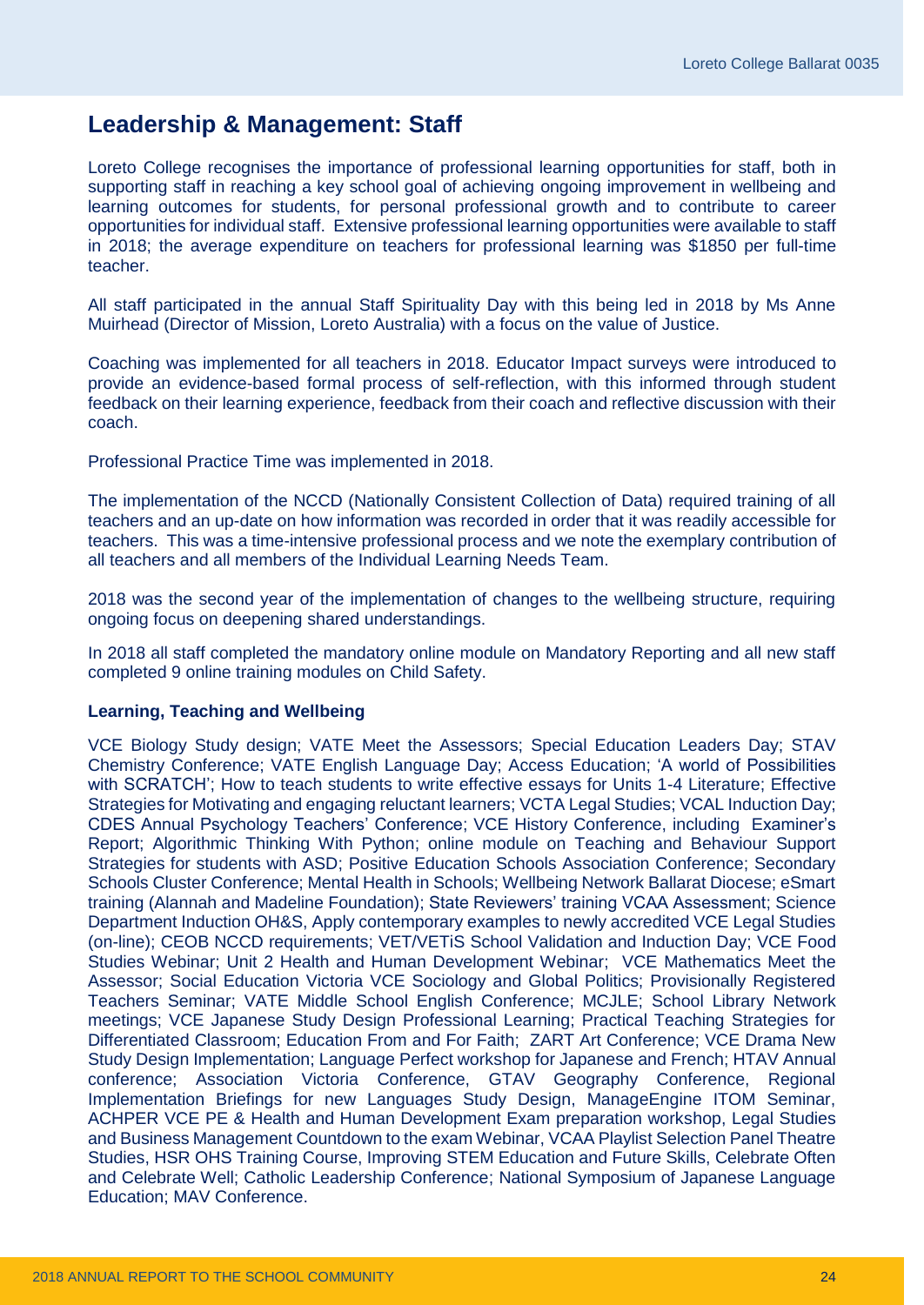#### **Leadership and Management**

Creation of NCCD reports for funding application with the CEO Ballarat; MCSA: Server Certification, CEO Ballarat Religious Education Leaders Conference; Career and Applied Learning Practitioners Day; Ballarat Diocese Secondary Leaders of Learning Network; Occupation and Health Training; Administering System Centre Configuration, Edu Tech Australian Conference; Disability Standards for Education module; Australian Institute of Education and Training Validation day; Structured Workplace Learning recognition workshop Highlands LLEN; Loreto Schools of Australia Teaching and Learning Conference; CECV Pathways and Transition Annual Seminar; Ballarat Diocese Secondary Leaders of Wellbeing Network; Loreto Schools of Australia Committee; PAVCSS; Ballarat Diocese Secondary Principals' Network; Loreto Schools of Australia Principals' Forum; ACU Symposium on Catholic Education (Rome); Global Forum on Girls' Education.

| <b>Staff Composition</b>                    | <b>Number</b> |
|---------------------------------------------|---------------|
|                                             |               |
| Principal                                   |               |
| <b>Executive Deputy Principal</b>           |               |
| <b>Deputy Principals</b>                    | 2             |
| <b>Business Manager</b>                     |               |
| <b>Teaching Staff</b>                       | 80            |
| <b>Teaching Staff (FTE)</b>                 | 71.55         |
| <b>Education Support Officers</b>           | 48            |
| <b>Education Support Officers (FTE)</b>     | 36.25         |
| <b>Trainees</b>                             | 3             |
| Aboriginal & Torres Strait Islander Officer |               |
| <b>Music Sessional Staff</b>                | 12            |

| <b>Staff Qualification</b>  | <b>Number</b>  |
|-----------------------------|----------------|
| Certificate                 | 1              |
| Certificate I               | 1              |
| <b>Certificate II</b>       | $\overline{2}$ |
| <b>Certificate III</b>      | 6              |
| <b>Certificate IV</b>       | 18             |
| <b>Associate Diploma</b>    | $\overline{2}$ |
| Diploma                     | 19             |
| <b>Graduate Certificate</b> | 9              |
| <b>Graduate Diploma</b>     | 47             |
| <b>Bachelor Degree</b>      | 85             |
| <b>Masters</b>              | 19             |

| <b>Staff Retention Rate</b>                                                                                                                        |  |  |
|----------------------------------------------------------------------------------------------------------------------------------------------------|--|--|
| 87.7%                                                                                                                                              |  |  |
| This figure includes staff who were on fixed term<br>contracts whilst permanent staff were on leave<br>(eg., maternity leave, long service leave). |  |  |
|                                                                                                                                                    |  |  |

| <b>Teaching Staff Attendance Rate</b>                                                              |  |  |
|----------------------------------------------------------------------------------------------------|--|--|
| 88.8%                                                                                              |  |  |
| (Data Source: Catholic Education Commission of Victoria Ltd<br>https://cevn.cecv.catholic.edu.au/) |  |  |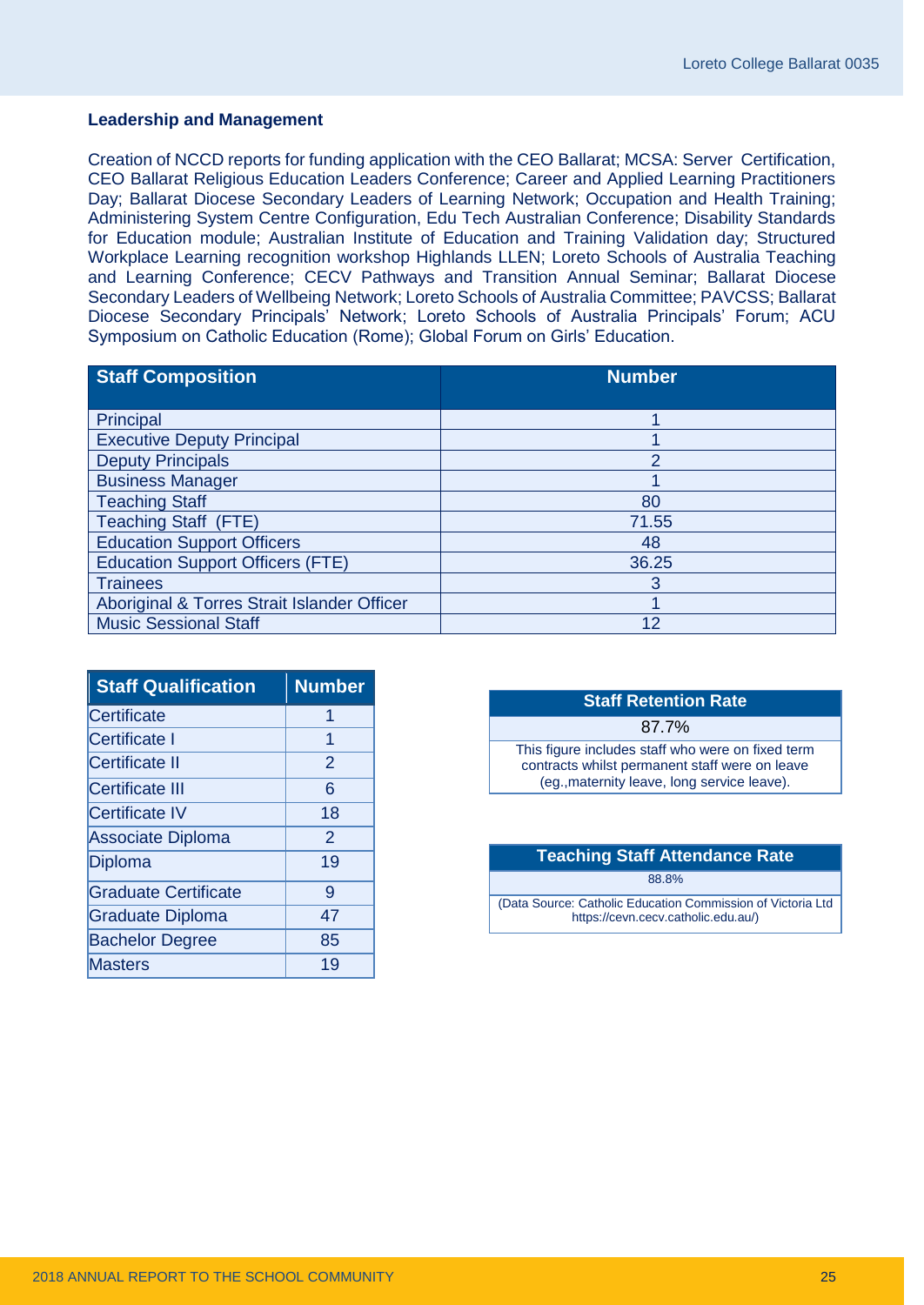### <span id="page-27-0"></span>**2018 Student Data**

Rolls at Loreto College were marked in Mentor Group each morning and in each period during the day. If parents or guardians do not notify the school of their daughter's absence by the required time each morning, via SMS or phone with the parents. Mentor Group teachers follow up on any concerns with regards to unexplained absences.

| <b>Average Student Attendance</b> | %    |
|-----------------------------------|------|
| Year <sub>7</sub>                 | 94.4 |
| Year 8                            | 92.8 |
| Year 9                            | 93.6 |
| Year 10                           | 91.9 |
| Overall                           | 93.2 |

(Data Source: Catholic Education Commission of Victoria Ltd. [https://cevn.cecv.catholic.edu.au/\)](https://cevn.cecv.catholic.edu.au/)

| <b>Years 9 - 12 Student Retention</b>          |          |  |
|------------------------------------------------|----------|--|
| Years 9 to 12 Student<br><b>Retention Rate</b> | $93.4\%$ |  |

| <b>Proportion of Students Meeting the Minimum Standards</b> |                       |                       |                                                  |                       |                                                |
|-------------------------------------------------------------|-----------------------|-----------------------|--------------------------------------------------|-----------------------|------------------------------------------------|
| <b>NAPLAN TESTS</b>                                         | 2016<br>$\frac{9}{6}$ | 2017<br>$\frac{9}{6}$ | $2016 - 2017$<br><b>Changes</b><br>$\frac{9}{6}$ | 2018<br>$\frac{0}{0}$ | 2017 - 2018<br><b>Changes</b><br>$\frac{0}{2}$ |
| <b>YR 07 Grammar</b><br>& Punctuation                       | 97.4                  | 100.0                 | 2.6                                              | 99.4                  | $-0.6$                                         |
| <b>YR 07 Numeracy</b>                                       | 100.0                 | 100.0                 | 0.0                                              | 100.0                 | 0.0                                            |
| YR 07 Reading                                               | 98.7                  | 100.0                 | 1.3                                              | 99.3                  | $-0.7$                                         |
| YR 07 Spelling                                              | 98.0                  | 99.3                  | 1.3                                              | 95.5                  | $-3.8$                                         |
| YR 07 Writing                                               | 99.3                  | 100.0                 | 0.7                                              | 98.7                  | $-1.3$                                         |
|                                                             |                       |                       |                                                  |                       |                                                |
| <b>YR 09 Grammar</b><br>& Punctuation                       | 97.3                  | 97.4                  | 0.1                                              | 98.7                  | 1.3                                            |
| <b>YR 09 Numeracy</b>                                       | 99.3                  | 100.0                 | 0.7                                              | 100.0                 | 0.0                                            |
| YR 09 Reading                                               | 98.0                  | 99.3                  | 1.3                                              | 99.3                  | 0.0                                            |
| YR 09 Spelling                                              | 95.3                  | 97.4                  | 2.1                                              | 96.7                  | $-0.7$                                         |
| YR 09 Writing                                               | 98.6                  | 96.1                  | $-2.5$                                           | 95.4                  | $-0.7$                                         |
|                                                             |                       |                       |                                                  |                       |                                                |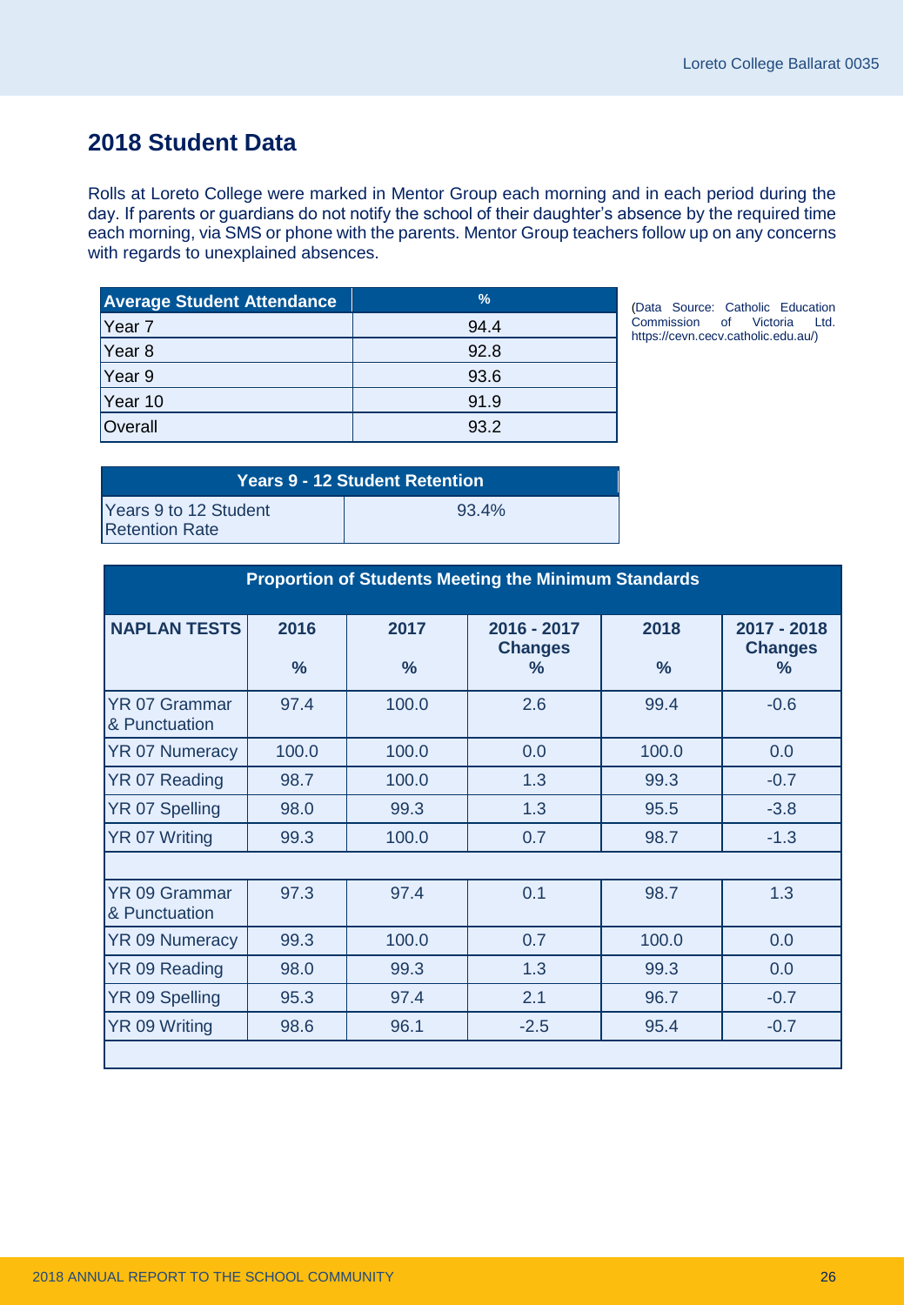



| <b>Median NAPLAN Results for Year 9</b> |       |  |  |
|-----------------------------------------|-------|--|--|
| Year 9 Grammar & Punctuation            | 583.2 |  |  |
| <b>Year 9 Numeracy</b>                  | 603.2 |  |  |
| Year 9 Reading                          | 607.6 |  |  |
| Year 9 Spelling                         | 589.9 |  |  |
| Year 9 Writing                          | 570.3 |  |  |

(Data Source: Catholic Education Commission of Victoria Ltd. [https://cevn.cecv.catholic.edu.au/\)](https://cevn.cecv.catholic.edu.au/)

#### **Student Learning Growth Data**

Students in Years 7 and 9 completed NAPLAN tests during 2016 and 2018. The following graphs present the growth achieved against the National Bands and Scaled Scores.

#### **NAPLAN 2018: Year 7**



This data indicates that students have performed above the state average in all areas.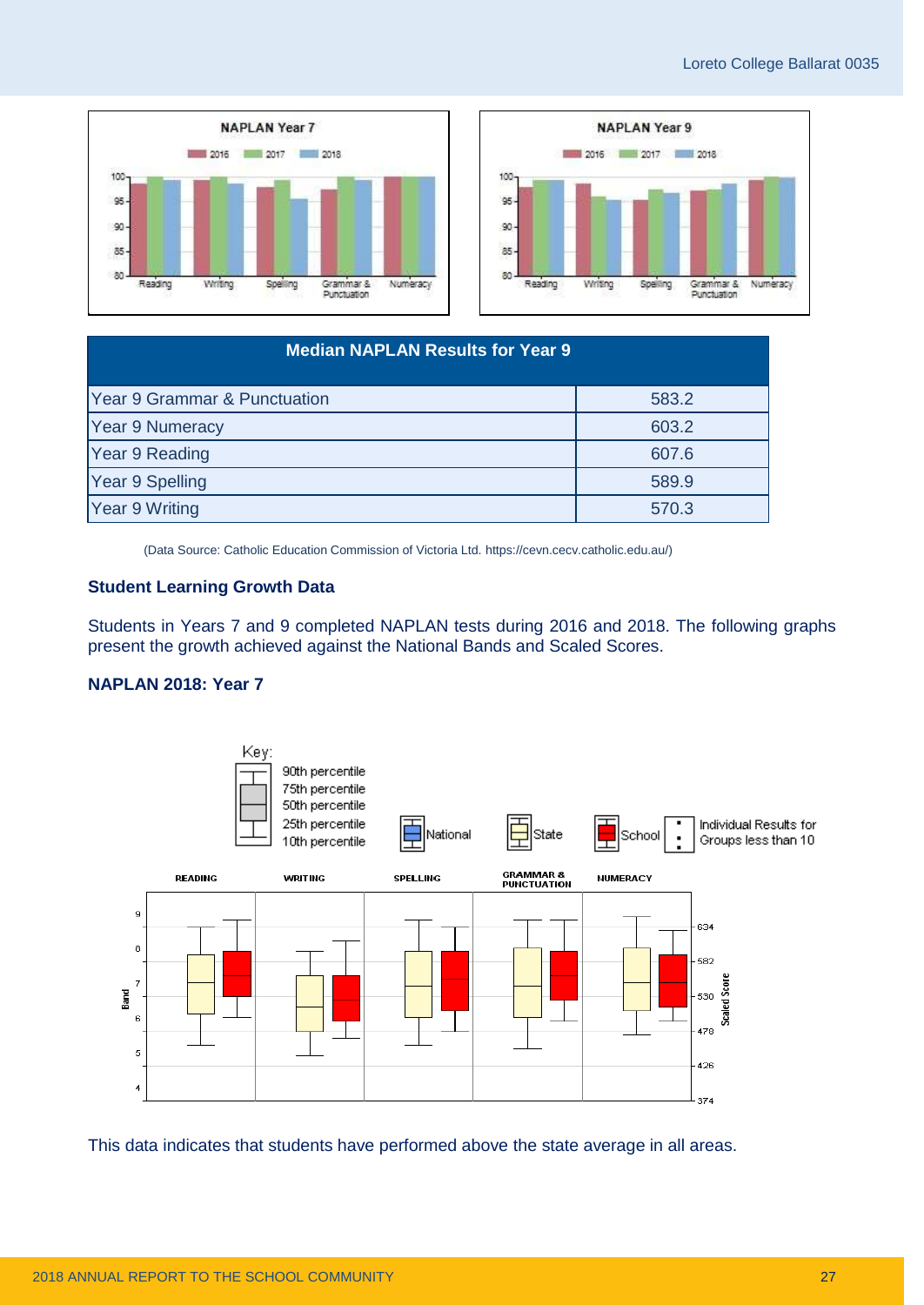

The data indicates that our Year 9 students are achieving above the state average in all areas tested by NAPLAN. Data is analysed throughout the year to identify progress of individual students.

#### **NAPLAN 2018: Year 9**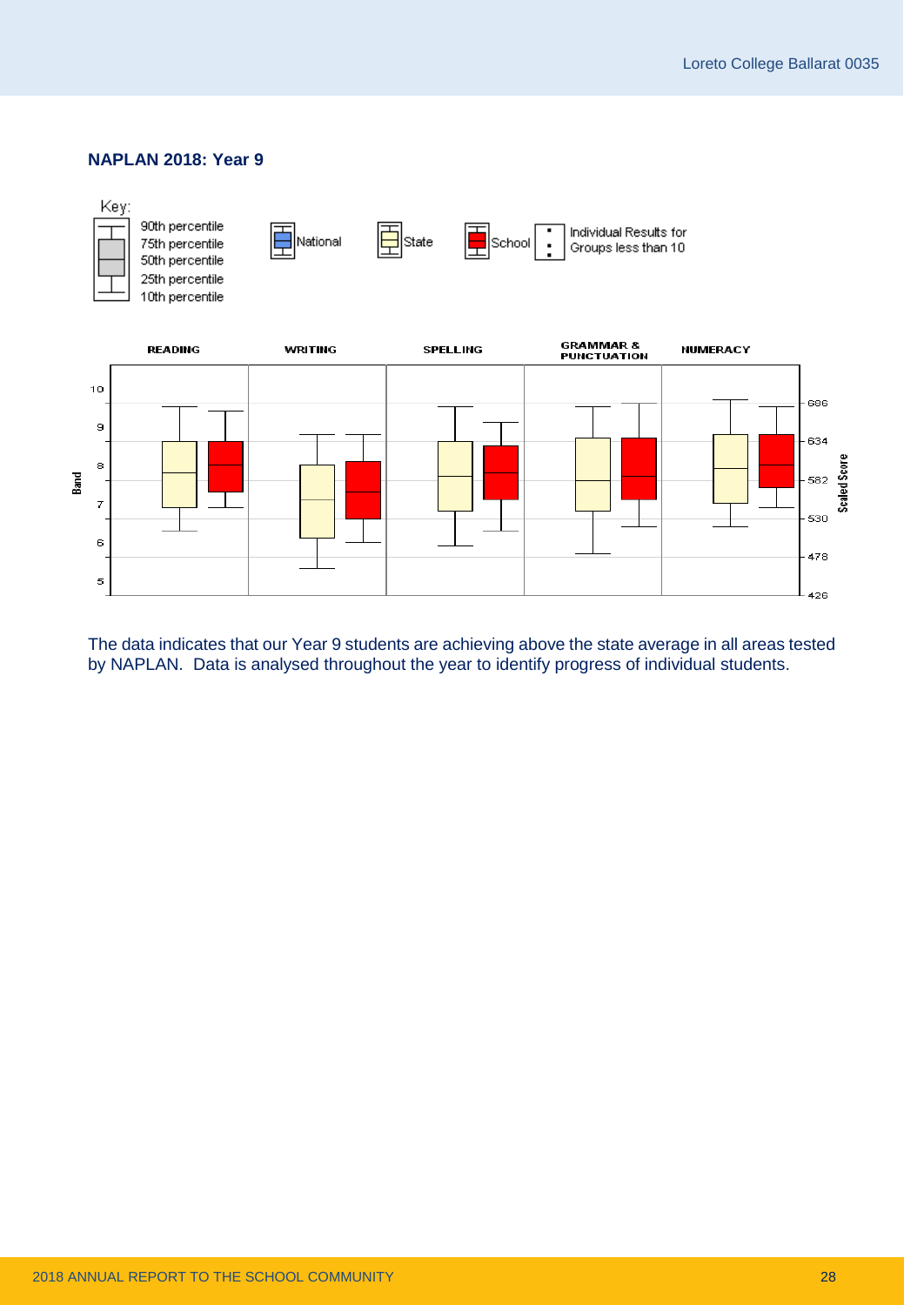#### **Growth Analysis, Year 7 2016 to Year 9 2018. Red: Loreto. Beige: State**

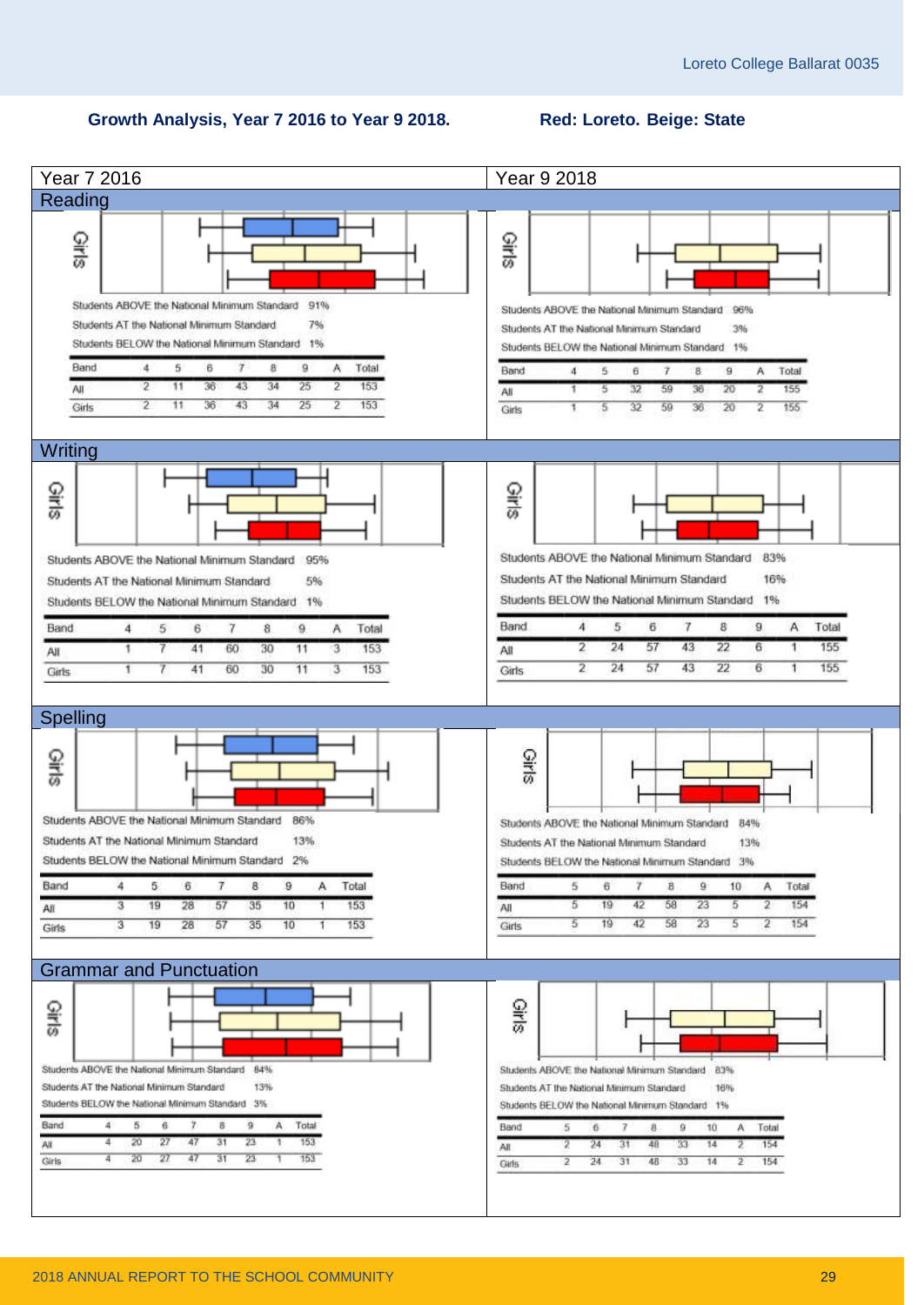

#### **MySchools Data**

Student gain shows the average change in results for students who have taken consecutive NAPLAN tests at the same school. This is measured by identifying those students who undertook NAPLAN tests either in both years (for example, in Year 3 in 2015 and in Year 5 in 2017) at the same school. No other students are included in this calculation

Student gain is a way to measure the impact the school has had on student progress. That is, when the background of students is similar across schools, it is more likely that any differences in gain made by schools are related to the teaching and learning capabilities of the school

2018 was the first year of transition to NAPLAN Online. The NAPLAN Online logo and a dotted line is shown for those schools that participated in NAPLAN Online in 2018.



This graph illustrates learning growth in Numeracy consistent with all other schools.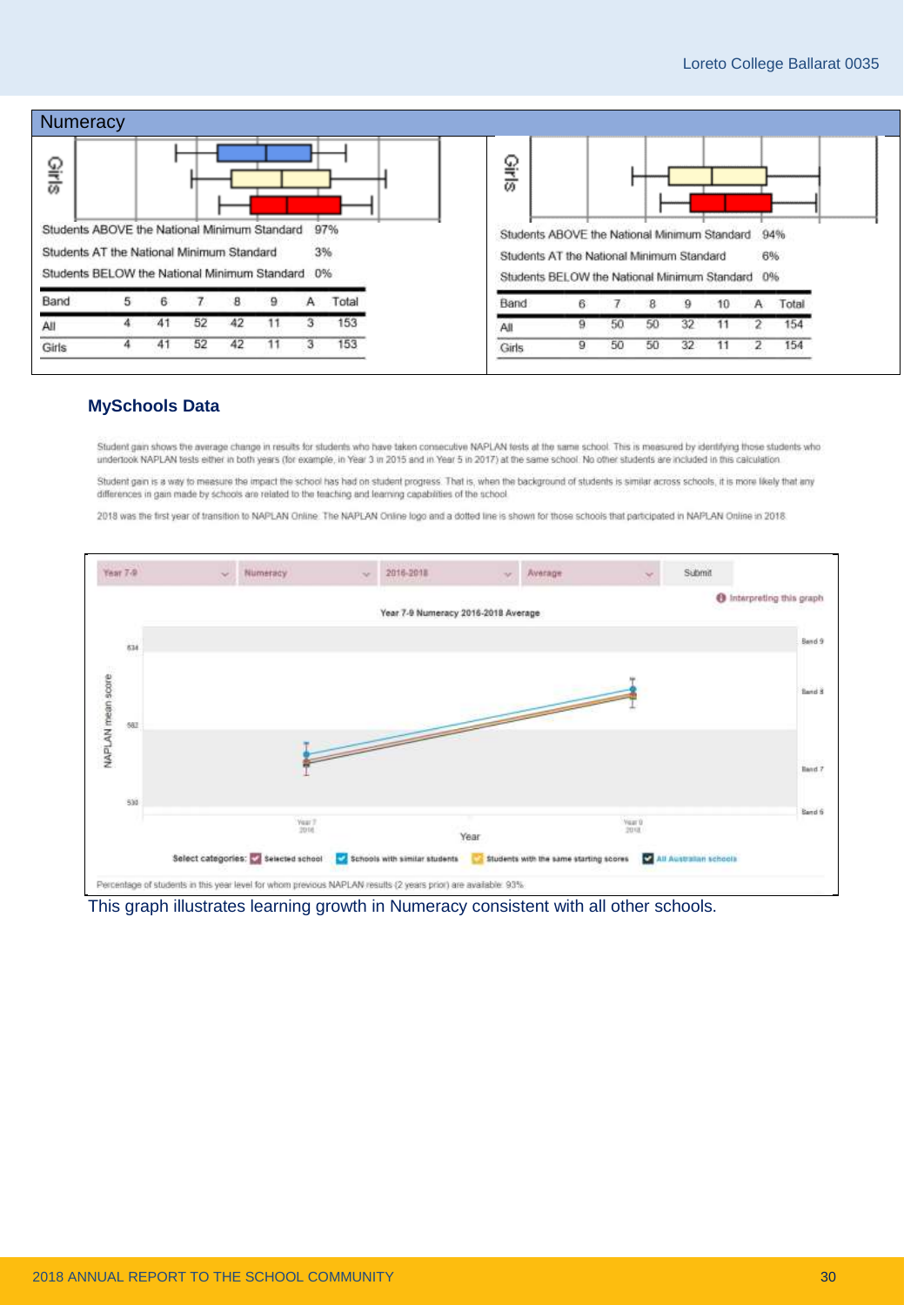

#### This graph illustrates learning growth in reading to be greater than for student who had the same starting point for reading in Year 7.



This graph illustrates learning growth in Writing to be less that for all other schools. This had previously been identified and strategies have been put in place to support students.

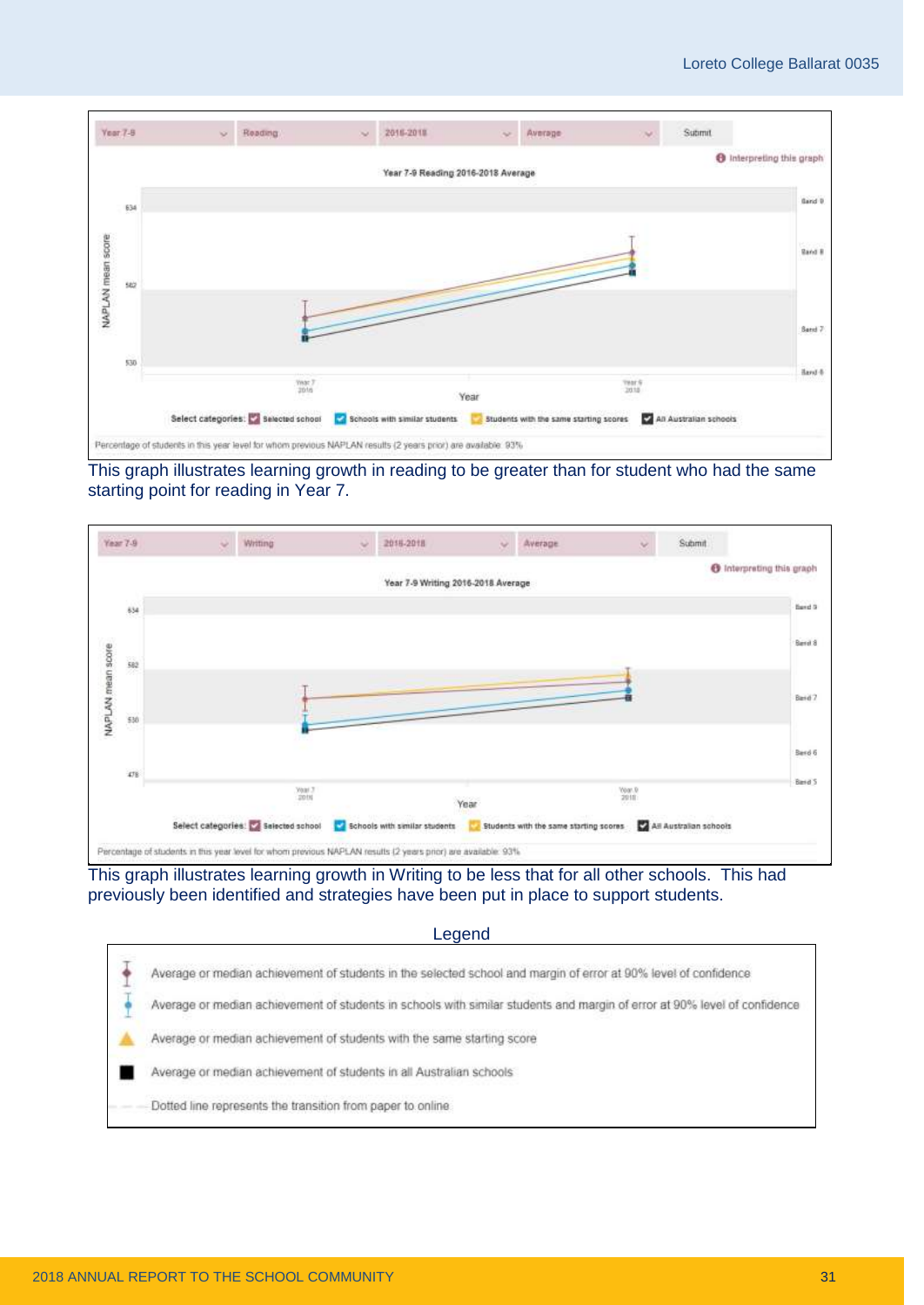#### **Student Learning Outcomes:**

In 2018 a key focus continued on identifying and implementing strategies to support and guide our students in improving their learning outcomes, including:

- Explicit teaching and modelling of answers for students in VCE
- Shared moderation of SAC tasks
- Formal mid-year and end-of-year exam practice (across Years 8-12)
- Comprehensive attendance at VCE Examiner's Meetings by teachers.
- Increased access and participation in webinars as professional development.
- Increase in number of teachers becoming VCE exam markers
- Sustained development of strategies to guide students with study skills, with the assistance of Elevate and within the Felicitous Life program across Years 7-12.
- Increased usage of VCE on line Edrolo subscriptions, both in Year 11and 12.
- Through Edrolo, teachers monitored student work practice and academic progress.
- VCE English consolidation and extension classes on Monday afternoons.
- Weekly Mathematics help session, Years 7-12.
- Recent research by John Hattie et al has resulted in a document detailing 10 High Impact Teaching Strategies which has been included in an aspect of the Coaching program.
- Student Voice: Surveys were completed by students through the coaching program, connecting with the High Impact teaching strategies and student wellbeing.
- Year 7 and 8: coding and robotics have been introduced into the curriculum, utilising the Ballarat Technical School resources.
- Class teachers across the school continued to monitor student progress and homework, following up with phone calls home when work is not submitted. This was recorded within our Learning Management System – SIMON)
- The English consultant employed in 2017-2018 supported the complete review and updating of the English curriculum, including a revamp of the texts used (Years 7-12).
- Alteration to report format following a review to provide opportunities for teachers to report on student growth as emphasised in the Gonski report.
- Google Suite was adopted by the school to ensure students have a thorough understanding of all its features.
- Creation of a Digital Subject selection page to feature information, videos and links to assist students' subject choices for Years 10-12.

A Statistical Moderation Report demonstrated that SAC tasks are comparable to the exams in many classes.

#### **Student Achievements in 2018** were many and diverse. A sample:

- Top Dance: One student selected from across Victoria to perform in the celebration of excellence in Melbourne.
- Ballarat Art Gallery Next Generation Exhibition: 9 students who studied VCE Units 3 and 4 Art and Studio Art had their work exhibited.
- Loreto Community Achiever Award (sponsored by Regent Cinema)
- Loreto Woman of the Day Award (sponsored by Fernwood Fitness)
- Loreto College Alumni Spirt Award (Sponsored by the Courier)
- BAS Henderson Shield (Tennis): Our students represented us well with one student reaching a final and one a semi-final.
- BAS Athletics Carnival: Our athletics team won the Overall Girls' Aggregate.
- Rostrum Public Speaking: Four students entered junior division; two Year 8 students took out first and second place.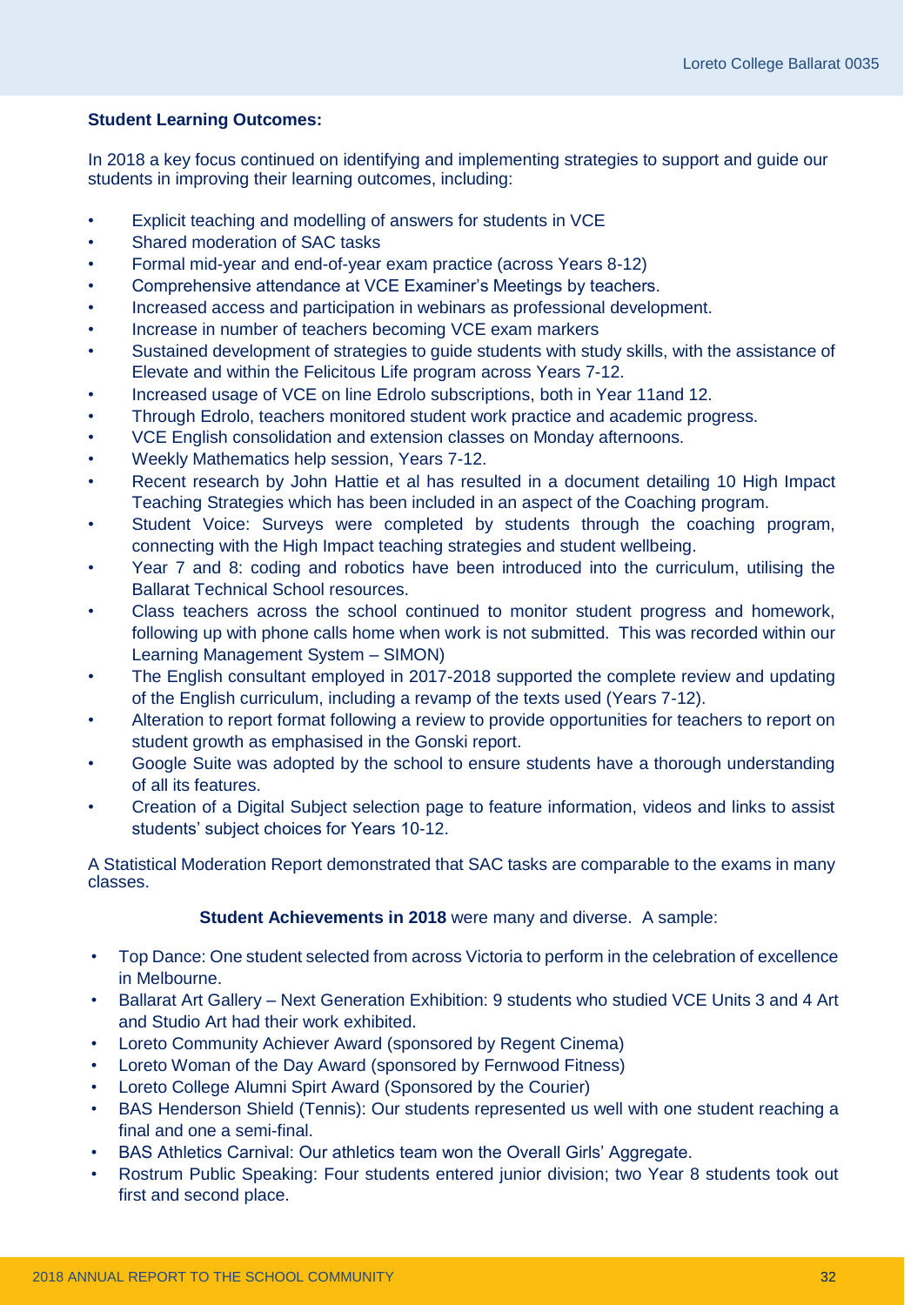- Melbourne Athletics: Our athletics team represented our school achieving second place; Senior team achieved first place in their division and our Intermediate and Junior teams achieved second place in their divisions.
- Geography Competition (external): Entry by choice with approximately 70 Year 7-9 students and 70 Year 10-12 students entered.
- Ballarat Science and Engineering Challenge: A group of Year 10 students won the Ballarat Science and Engineering Challenge. 23 Year 10 students involved – competing against five other schools.
- Legacy Junior Public Speaking: Three students competed with one Year 8 student achieving first place.
- Tournament of the Minds: Two Loreto Teams competed. Our team competing in the Social Sciences Challenge achieved Honours as did our Team participating in the Language Literature Challenge.
- BAS Lap of the Lake: Our Cross-Country team competed, winning every division. Four students received medals – one gold, two silvers and one bronze.
- South Street: Our Junior Debating Team won their competition with our Senior Debating Team runners up. Junior Choir and Loreto Blues placed third and second respectively.
- Zonta Young Women in Public Affairs competition One Year 12 student competed.
- La Trobe University Young Writers' Award: This competition drew 140 entries from Year 10 students across Victoria. One of our students achieved first place.
- Annual National Mathematics Competition: 171 students across Years 7-10 entered with 20 students achieving Distinctions.

| Class of 2018                                                                        |                               |
|--------------------------------------------------------------------------------------|-------------------------------|
| Number of Year 12 students studying VCE                                              | 141                           |
| Number of Year 12 students attaining VCE (Baccalaureate)                             | 13                            |
| Number of Year 12 students attaining VCAL                                            | 9                             |
| Median Study Score <sup>1</sup> (includes Study Scores achieved by Year 11 students) | 31                            |
| <b>VCE Completion Rate<sup>1</sup></b>                                               | 98%                           |
| <b>VCAL Completion Rate<sup>1</sup></b>                                              | 99%                           |
| Median ATAR: 67.75 (50% achieving in the top 32.25%)                                 | 67.75                         |
| Number of Year 11 students studying a Year 12 VCE subject                            | 58                            |
|                                                                                      | <sup>1</sup> (data from CECV) |

### **Senior Secondary Outcomes 2018**

| <b>Senior Secondary Outcomes</b> |                |  |  |
|----------------------------------|----------------|--|--|
| <b>VCE Median Score</b>          | 3 <sup>1</sup> |  |  |
| <b>VCE Completion Rate</b>       | 98%            |  |  |
| <b>VCAL Completion Rate</b>      | 99%            |  |  |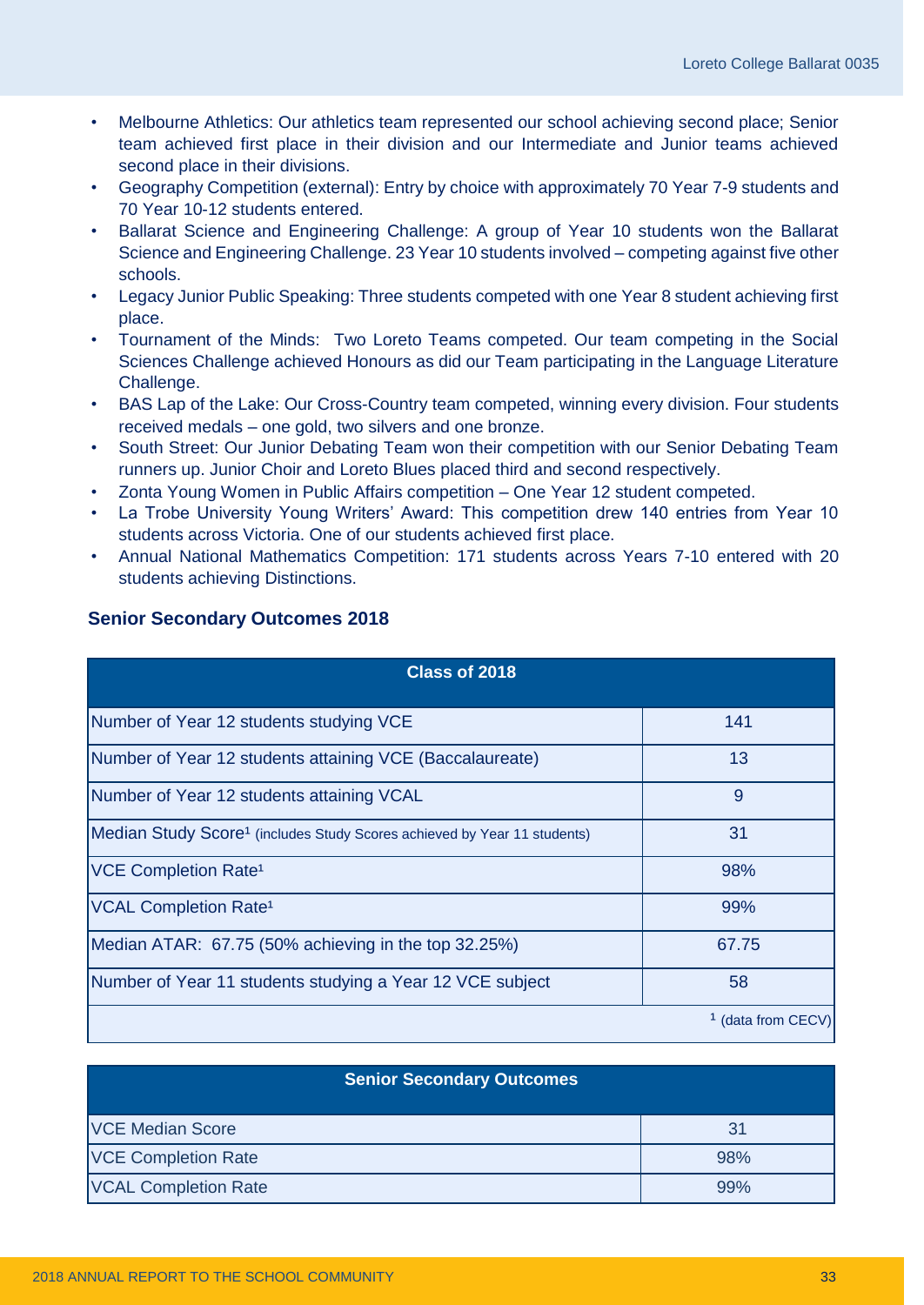| <b>VCE/VET Study Scores 40 or higher</b>           |    |
|----------------------------------------------------|----|
| Total number of Study Scores 40 or higher          | 39 |
| Number of Year 12 students achieving 40 or higher: | 26 |
| Number of Year 11 students achieving 40 or higher  |    |

Biology (2), Business Management (1), English Language (1) English (1), English Literature (1), Food Studies (1), Further Mathematics (3), Health & Human Development (7), Japanese (1), Legal Studies (1), Media (4), Physical Education (10), Product Design & Technology (2), Psychology (1), Sociology (3).

#### **Scaled Study Scores of 40 or above**

(Not including Study Scores included above) English Language (2), French (4), Global politics (3), Japanese (4), Mathematical Methods (1).

| <b>ATAR</b>        | <b>Number of Students</b>                     |
|--------------------|-----------------------------------------------|
| Above 95           | (Achieving in the top 5% in the state)<br>2   |
| Above 90           | (Achieving in the top 10% in the state)<br>11 |
| Above 85           | (Achieving in the top 15% in the state)<br>18 |
| Above 80           | (Achieving in the top 20% in the state)<br>30 |
| Above 70           | (Achieving in the top 30% in the state)<br>54 |
| Above 60           | (Achieving in the top 40% in the state)<br>89 |
|                    |                                               |
| <b>Median ATAR</b> | 67.75 (50% achieving in the top 32.25%)       |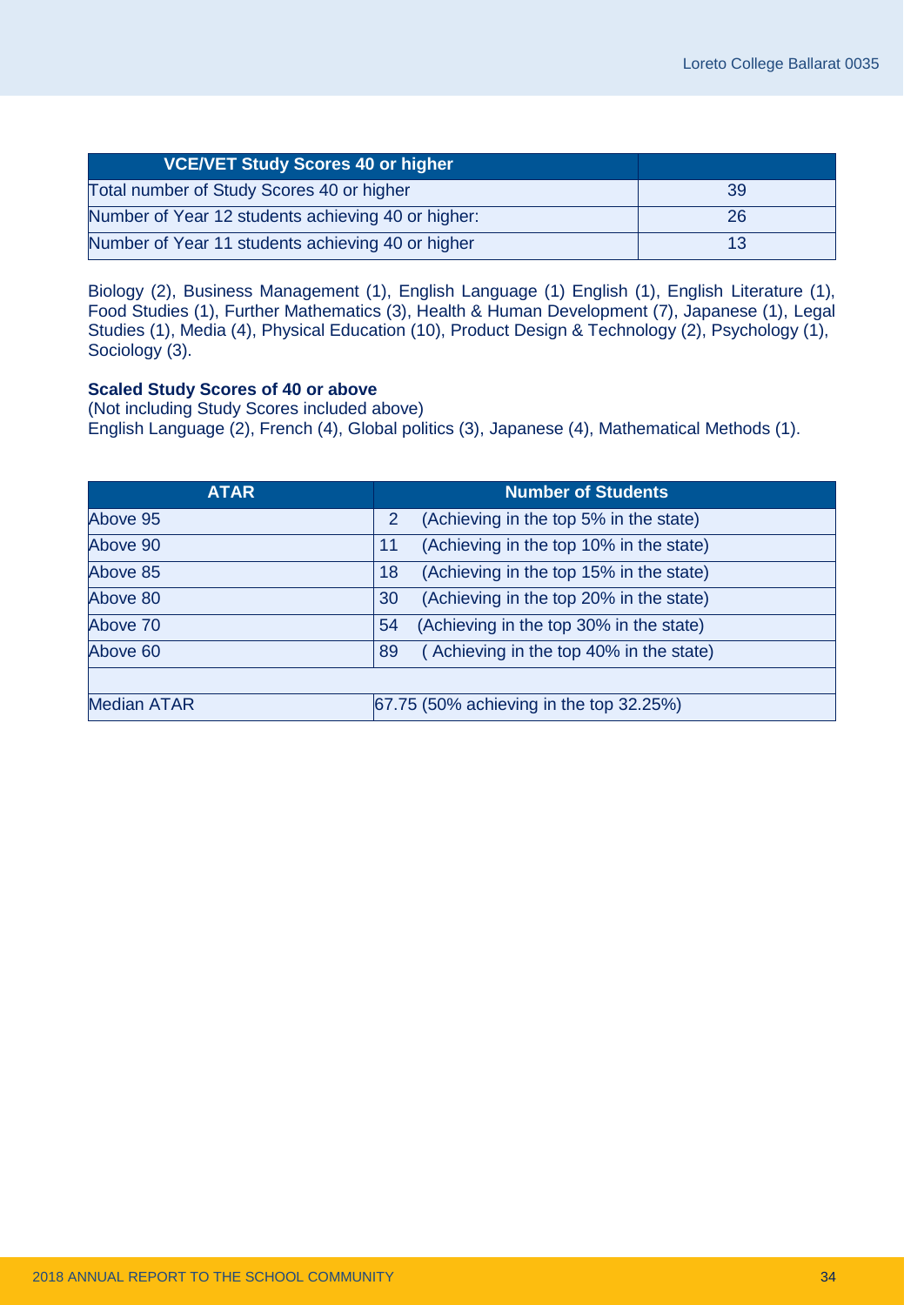### **Pathways: Class of 2018**